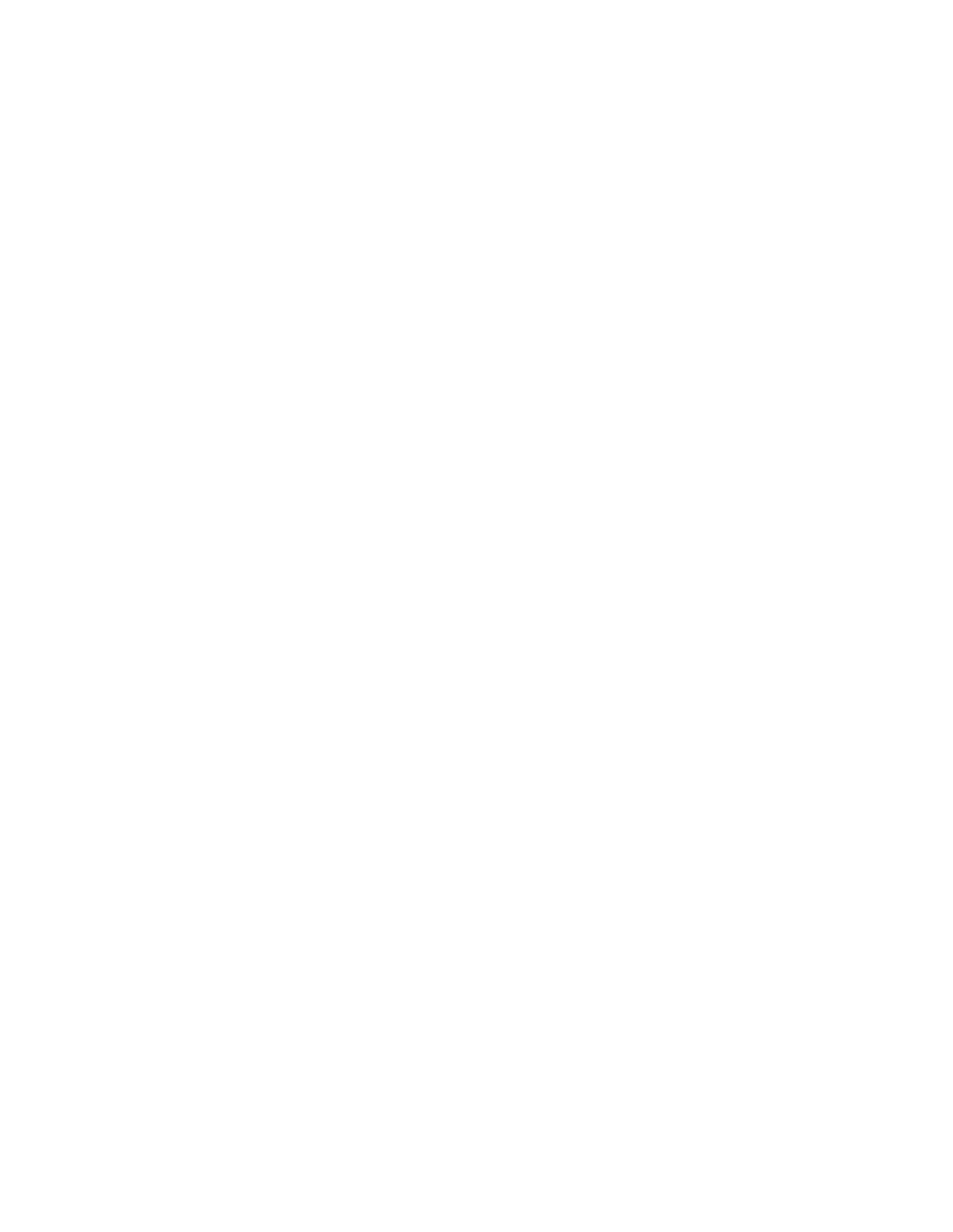### **NEW LICENSE APPLICATIONS FOR RELATED APPLICANTS**

| A. License #15245:       | <b>North Star Gardens</b>                      | $2:41$ pm | <b>TAB 51</b> |
|--------------------------|------------------------------------------------|-----------|---------------|
| Licensee:                | North Star Gardens, Inc.                       |           |               |
| License Type:            | <b>Standard Marijuana Cultivation Facility</b> |           |               |
| <b>Premises Address:</b> | 5310 Commercial Boulevard, Suite 2A            |           |               |
|                          | Juneau, AK 99801                               |           |               |
| Local Government:        | City and Borough of Juneau                     |           |               |

*Jana Weltzin, legal counsel, Jamie Letterman, applicant, and Chris Letterman, manager, identify themselves and answer Board questions about the application.*

*Loren Jones states that he thinks that the drawings could use a lot more clarification as to what's going on and where.*

*Brandon Emmett moves to approve license 15245 North Star Gardens with delegation. Jeff Ankerfelt seconds the motion. Motion carries unanimously.*

| <b>B.</b> License #15246: | <b>Thunder Cloud 9</b>              | $2:49$ pm | <b>TAB 52</b> |
|---------------------------|-------------------------------------|-----------|---------------|
| Licensee:                 | Borealis Mountain, Inc.             |           |               |
| License Type:             | Retail Marijuana Store              |           |               |
| <b>Premises Address:</b>  | 5310 Commercial Boulevard, Suite 2B |           |               |
|                           | Juneau, AK 99801                    |           |               |
| Local Government:         | City and Borough of Juneau          |           |               |
|                           |                                     |           |               |

*Brandon Emmett moves to approve license 15246 Thunder Cloud 9 with delegation. Jeff Ankerfelt seconds the motion. Motion carries unanimously.*

#### **NEW MARIJUANA PRODUCTS**

| А. | License #11304:          | <b>Hollyweed 907</b>                     | 2:53 <sub>pm</sub> | <b>TAB 53</b> |
|----|--------------------------|------------------------------------------|--------------------|---------------|
|    | Licensee:                | YNY Investment, LLC                      |                    |               |
|    | License Type:            | Marijuana Product Manufacturing Facility |                    |               |
|    | <b>Premises Address:</b> | 2429 E 88 <sup>th</sup> Avenue           |                    |               |
|    |                          | Anchorage, AK 99507                      |                    |               |
|    | Local Government:        | Municipality of Anchorage                |                    |               |

*Jana Weltzin, legal counsel, identifies herself for the record and answers Board questions about the proposed products.*

*Brandon Emmett moves that the Board approve CO2 Crumble, CO2 Sauce and Crystals, CO2 Shatter, and CO2 Wax. Jeff Ankerfelt seconds the motion.*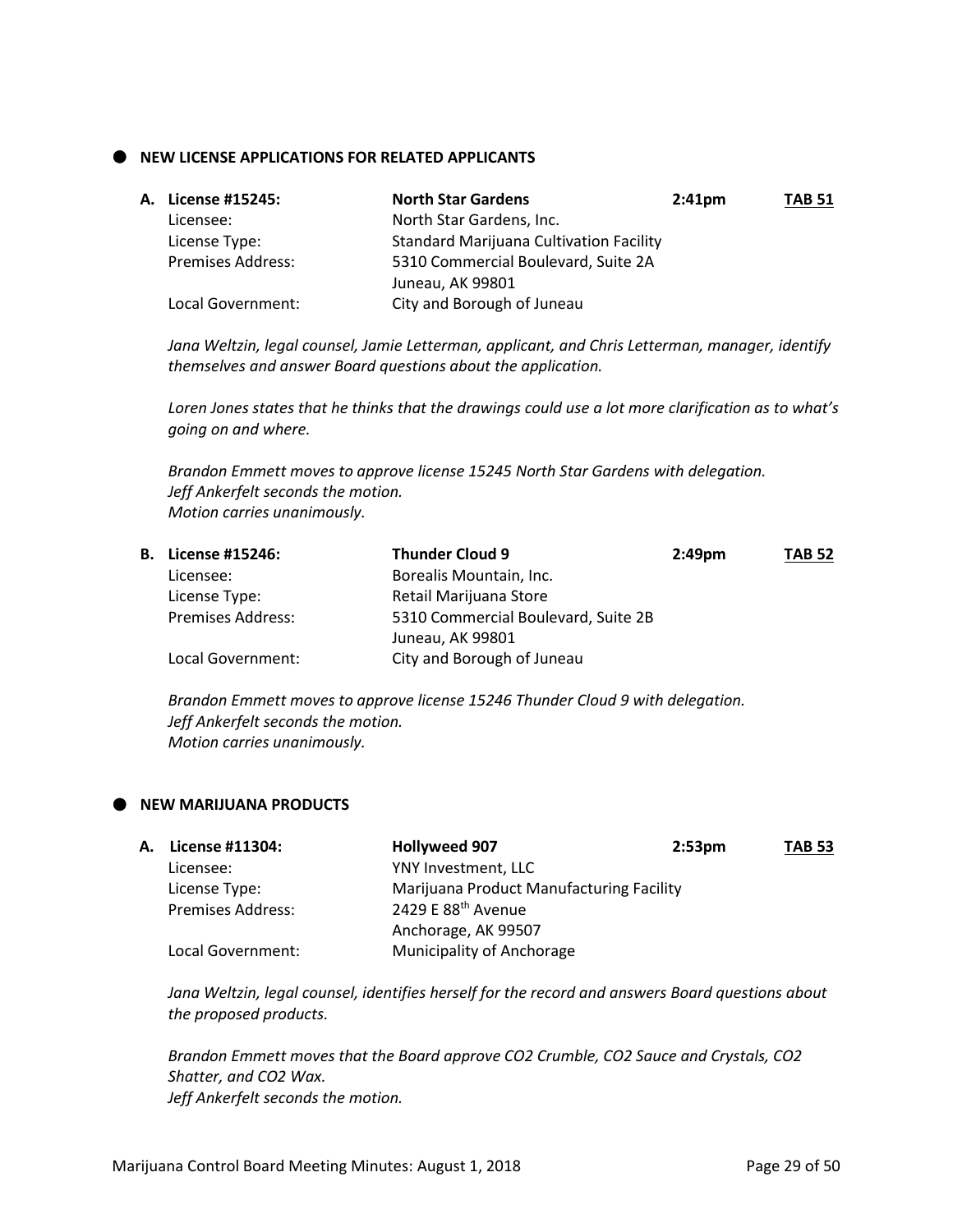*Erika McConnell asks whether the product name actually has to be on the label; the regulations don't require it, but she wants to know if the Board wants it to be there.*

*Jim Dyer, packaging and labeling specialist, states that the product name would be under the strain.*

*Mark Springer states that the delegation will include that the licensee provide an updated label.*

*Jana Weltzin reminds the Board that licensees are required to submit photos of packaging and labeling, along with the actual products, to enforcement before selling them.*

*Motion carries unanimously.*

*Brandon Emmett moves to approve the product called CO2 Vape Pen. Jeff Ankerfelt seconds the motion.*

Loren Jones requests that at the next meeting, there be time scheduled for the tobacco people or *public health to discuss vaping, including health effects, potential diversion, or access to youth.*

*Jim Dyer states that there are THC stickers that can be applied to the outside of the cartridges, but they can be peeled off.*

*Motion carries unanimously.*

| В. | License #15594:          | <b>Cold Creek Extracts</b>               | 3:06 <sub>pm</sub> | <b>TAB 54</b> |
|----|--------------------------|------------------------------------------|--------------------|---------------|
|    | Licensee:                | Cold Creek Extracts, LLC                 |                    |               |
|    | License Type:            | Marijuana Product Manufacturing Facility |                    |               |
|    | <b>Premises Address:</b> | 7801 Schoon Street, Unit L               |                    |               |
|    |                          | Anchorage, AK 99518                      |                    |               |
|    | Local Government:        | Municipality of Anchorage                |                    |               |

*Jason Brandeis, legal counsel, and Cade Inscho, licensee, identify themselves for the record and answer Board questions about the products.*

*Loren Jones states that the applicant has indicated that it might potentially use different types of concentrates for the products, and he asks whether the Board should restrict the concentrate to a specific one.*

*Sarah Oates states that she brought this issue to the Board during the June meeting in her report, and she had recommended that the Board allow for flexibility when it comes to just the concentrate. She states that due to supply, licensees have had to submit operating plan changes and pay fees to change the type of concentrate that will be used because the Board had limited the ingredient to a specific concentrate – this is expensive and time-consuming for licensees and staff.*

*Mark Springer states that whichever concentrate they would use would have to be indicated on the label.*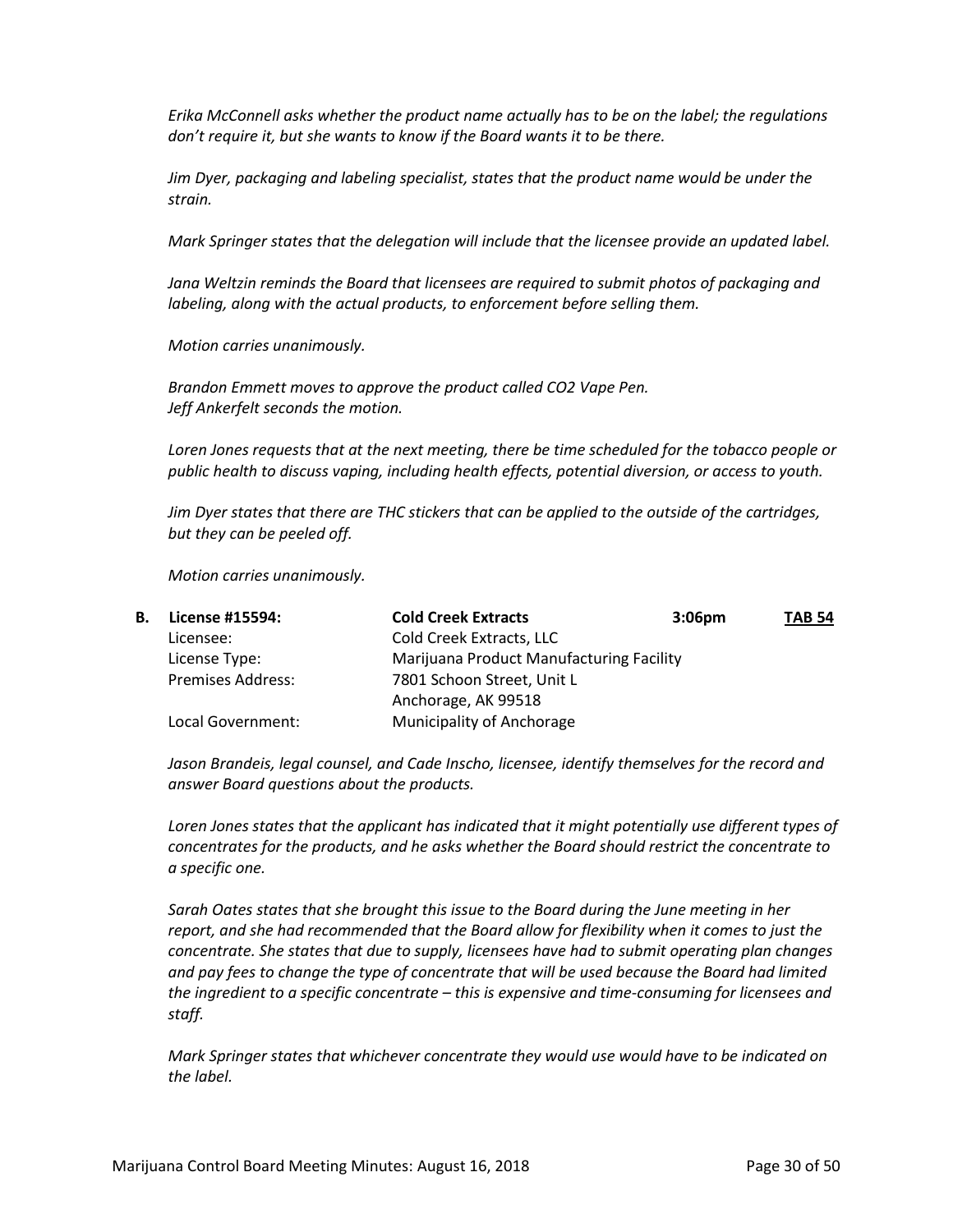*Brandon Emmett moves to approve the product labeled Alaskan Rescue Balm with the requirement that the actual concentrate or concentrates used in each production batch be included on the label. Jeff Ankerfelt seconds the motion. Motion carries unanimously.*

*Brandon Emmett moves to approve the product Alaskan Honey Stix. Jeff Ankerfelt seconds the motion. Brandon Emmett states that the motion would have delegation that the label would include any all concentrates used in that particular production batch, including products that might be sourced from other concentrate or product manufacturers. Jeff Ankerfelt agrees, as the second. Motion carries unanimously.*

### **OWNERSHIP TRANSFER APPLICATIONS**

| A. License #11921:       | <b>Snow Capped Gardens, LLC</b>        | 3:24 <sub>pm</sub> | <b>TAB 55</b> |
|--------------------------|----------------------------------------|--------------------|---------------|
| Licensee:                | Snow Capped Gardens, LLC               |                    |               |
| License Type:            | Limited Marijuana Cultivation Facility |                    |               |
| <b>Premises Address:</b> | 13150 East Soapstone Road              |                    |               |
|                          | Palmer, AK 99645                       |                    |               |
| Local Government:        | Matanuska-Susitna Borough              |                    |               |
| Transferor:              | American Growers Company, LLC          |                    |               |
|                          | DBA American Growers Company, LLC      |                    |               |
|                          |                                        |                    |               |

*Jeff Ankerfelt moves to approve the transfer of ownership. Mark Springer clarifies that the approval is with delegation. Brandon Emmett seconds the motion.*

*Martin Brown, applicant, identifies himself for the record and answers Board questions about the application.*

*Motion carries, 4-1 (Loren Jones votes No).*

# **BREAK 3:30pm**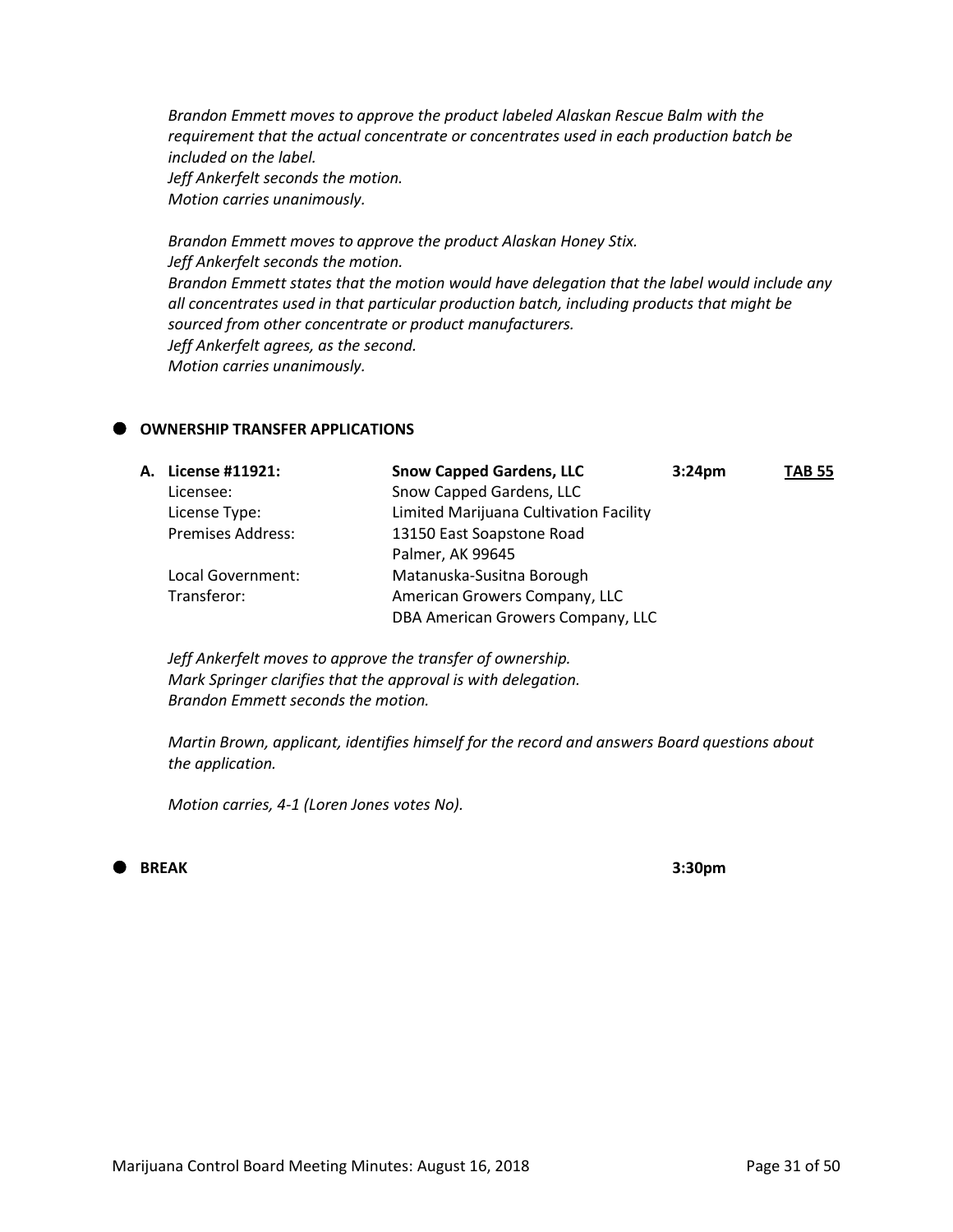#### **LICENSE RENEWAL APPLICATIONS**

#### **A. Delinquent in the Payment of Taxes Due**

| 1. License #10073:       | Alaskan Blooms, LLC                            | 3:42 <sub>pm</sub> | <b>TAB 56</b> |
|--------------------------|------------------------------------------------|--------------------|---------------|
| Licensee:                | Alaskan Blooms, LLC                            |                    |               |
| License Type:            | <b>Standard Marijuana Cultivation Facility</b> |                    |               |
| <b>Premises Address:</b> | 2448 Arvilla Street, Building A, B, & C        |                    |               |
|                          | Fairbanks, AK 99709                            |                    |               |
| Local Government:        | Fairbanks North Star Borough                   |                    |               |

*Brandon Emmett moves to renew license application 10073 Alaskan Blooms, LLC with delegation. No second.*

*Jana Weltzin, legal counsel, and Karen Lowry and Linden Anson, applicants, identify themselves for the record and answer Board questions about the application. Jana Weltzin states that they are going to have one full payment plan for all of the taxes, and Kelly Mazzei from the Department of Revenue told her that 30 days should be adequate time to enter into the agreement.*

*Loren Jones moves that the Board deny the renewal with a 30-day abeyance, and if the Department of Revenue informs the Board that the licensee is no longer delinquent within the 30-day abeyance period, the license will be renewed. Brandon Emmett seconds the motion. Jana Weltzin asks whether the licensee will be able to operate during that 30 days. Erika McConnell states that they will. Motion carries unanimously.*

| 2. License #10237:        | AlaskaSense, LLC                               | 3:46 <sub>pm</sub> | <b>TAB 57</b> |
|---------------------------|------------------------------------------------|--------------------|---------------|
| Licensee:                 | AlaskaSense, LLC                               |                    |               |
| License Type:             | <b>Standard Marijuana Cultivation Facility</b> |                    |               |
| <b>Premises Address:</b>  | 521 W. Tudor Road, Unit 202                    |                    |               |
|                           | Anchorage, AK 99503                            |                    |               |
| Local Government:         | Municipality of Anchorage                      |                    |               |
| <b>For Consideration:</b> | <b>Notices of Violation Received</b>           |                    |               |
|                           |                                                |                    |               |

*Jana Weltzin, legal counsel, states that this licensee is no longer delinquent with the Department of Revenue, and she explains what happened on the tax end.*

*Brandon Emmett moves to renew license 10237 AlaskaSense, LLC with delegation. Loren Jones seconds the motion. Loren Jones states that come December, this licensee is on very very thin ice. Mark Springer states that he tends to agree with Mr. Jones's sentiments. Motion carries unanimously.*

*Erika McConnell asks the Board to clarify that if she receives notice from the Department of Revenue that either licensee has defaulted on its payment plan, that the Board would like her to bring this forward as an accusation.*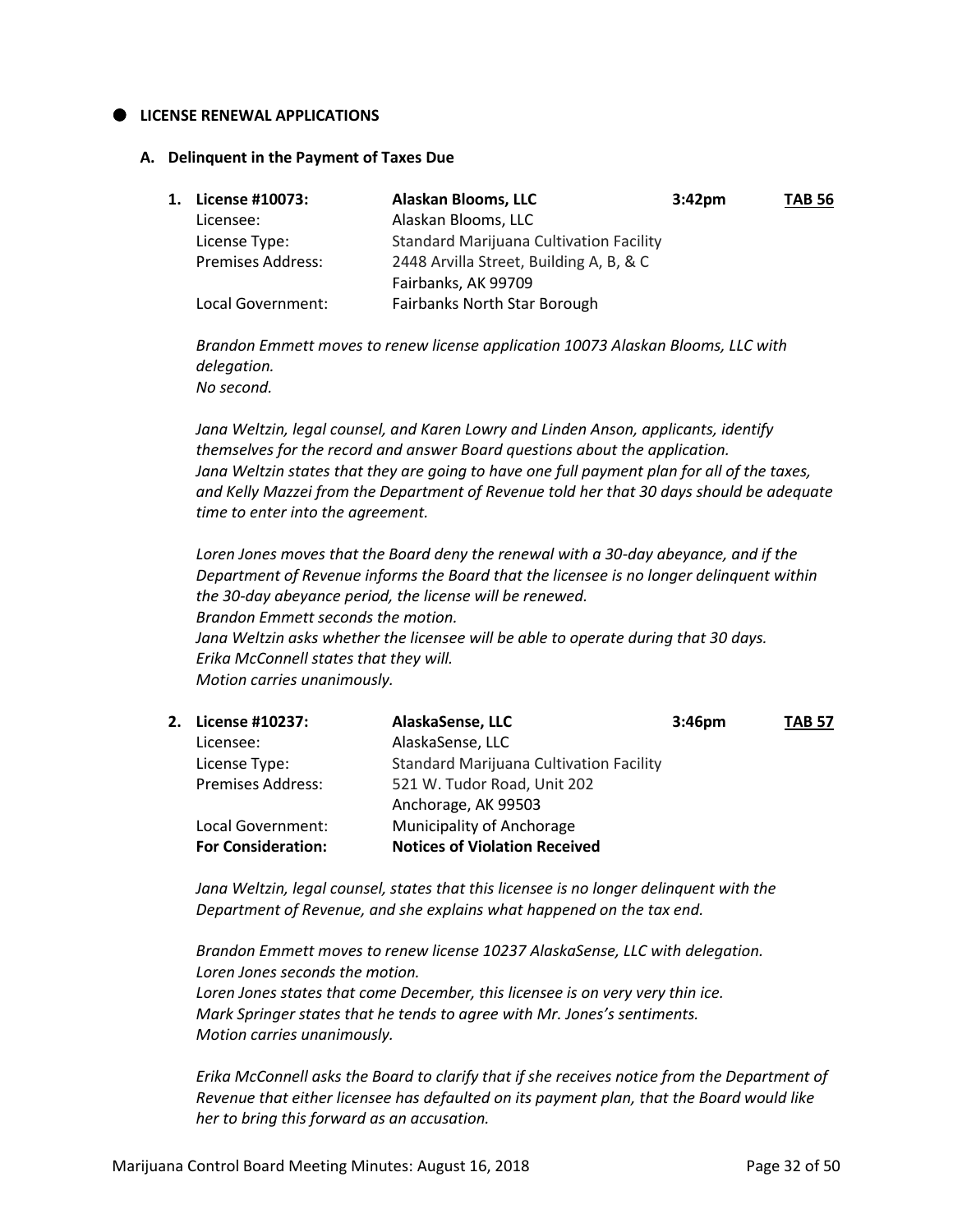*The Board members voice and nod agreement with the director's proposed course of action.*

#### **B. Residency Requirement Not Met**

| 1. License #12904:       | <b>Grass Frontier Farms</b>                    | 3:51 <sub>pm</sub> | <b>TAB 58</b> |
|--------------------------|------------------------------------------------|--------------------|---------------|
| Licensee:                | KAD, LLC                                       |                    |               |
| License Type:            | <b>Standard Marijuana Cultivation Facility</b> |                    |               |
| <b>Premises Address:</b> | 7596 W Carmel Road                             |                    |               |
|                          | Wasilla, AK 99623                              |                    |               |
| Local Government:        | Matanuska-Susitna Borough                      |                    |               |

*Brandon Emmett states that his comments from the earlier discussion about the residency issue still stand.*

*Loren Jones moves – for process – that the Board approve the renewal of license 12904. Brandon Emmett seconds the motion, for discussion. Loren Jones states that based on the Board's discussion, that he would recommend that the Board vote no.*

Lance Wells, legal counsel, identifies himself for the record. He states that at the time that *this license was applied for, Mr. Pattee did meet the residency requirement. He adds that there are four other members who shouldn't be held responsible for one licensee's issue. He states that he would request that the license be approved for relicensing, but that Mr. Pattee would have to step down from this entity and the change of ownership would have to be filed within a certain number of days. He states that the licensees can't be responsible for one member.*

*Loren Jones withdraws his motion with the permission of the second and moves that the Board deny the renewal of this application with a 50-day abeyance so that they can go through the appropriate ownership change process with the director (to remove Mr. Pattee as a licensee), and if at the end of that 50 days, that process has not been completed satisfactorily, then the license would be denied.*

*Brandon Emmett states that that's acceptable to the second.*

*Sarah Oates asks Mr. Wells if the plan is for Mr. Pattee intends to distribute his shares equally among the remaining members.*

*Lance Wells states that he does.*

*Motion carries, 4-1 (Brandon Emmett votes No).*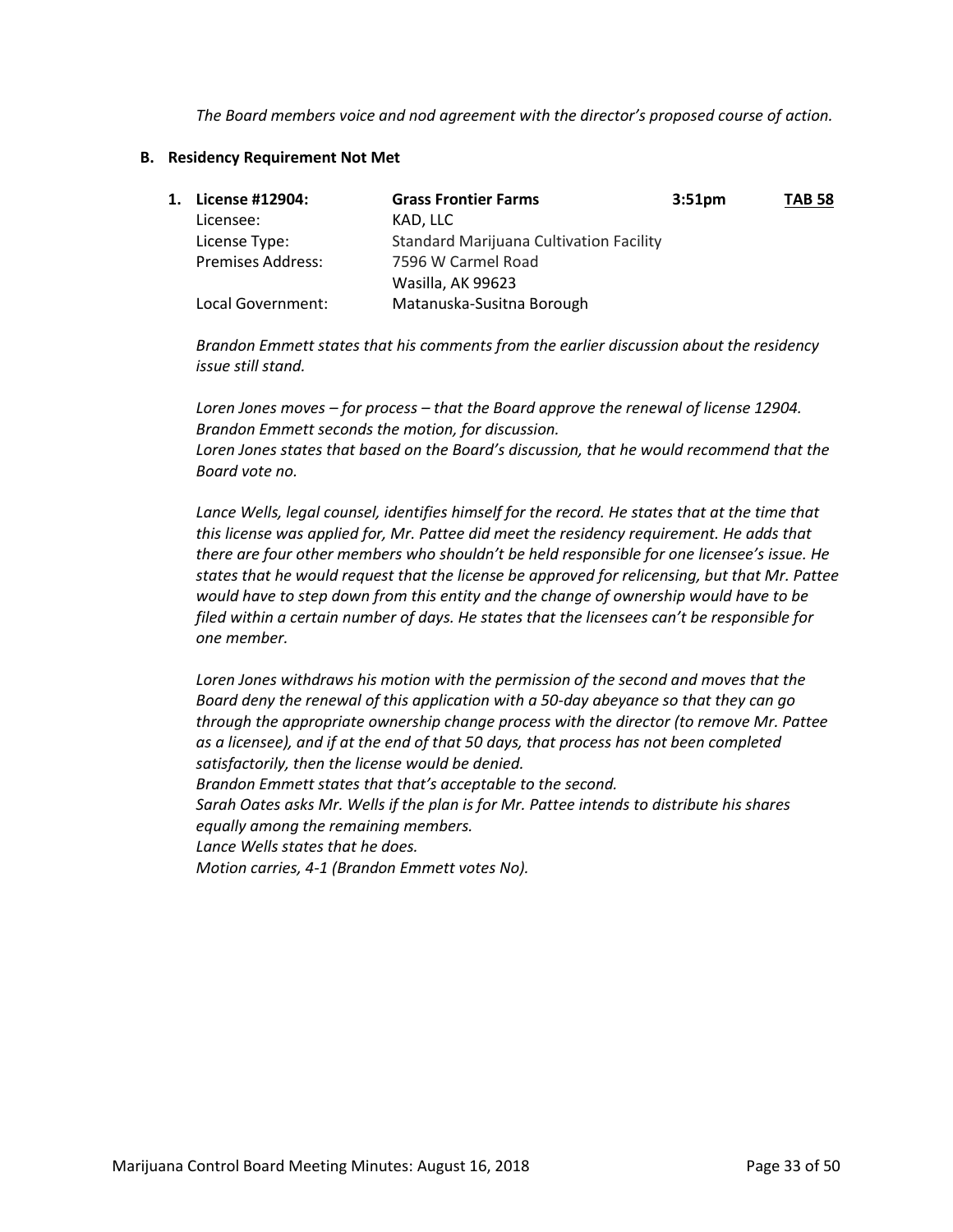#### **C. Notices of Violation Received**

| 1. License #10005:       | <b>Rosie Creek Farm</b>                        | 4:01 <sub>pm</sub> | <b>TAB 59</b> |
|--------------------------|------------------------------------------------|--------------------|---------------|
| Licensee:                | RCFC, LLC                                      |                    |               |
| License Type:            | <b>Standard Marijuana Cultivation Facility</b> |                    |               |
| <b>Premises Address:</b> | 2659 Livingston Loop                           |                    |               |
|                          | Fairbanks, AK 99709                            |                    |               |
| Local Government:        | <b>Fairbanks North Star Borough</b>            |                    |               |

*Jana Weltzin, legal counsel, and Mike Emers, licensee, identify themselves for the record.*

*Loren Jones asks whether the Board has taken any action on these NOVs. Jana Weltzin states that right before the last Nome meeting, Mr. Emers received a bunch of NOVs, some of which dated back to violations in 2016; the Board went through and addressed each individual one, and no action has been taken to date. Erika McConnell states that she has indicated to the Board that she does intend to serve an accusation, but it is still on her list of things to do.*

*Loren Jones asks whether the issue around the premises diagram and the operating plan been fixed enough for the Board to know what's going on there. Erika McConnell states that the office does have what appears to be the most recent information on file.*

*Loren Jones moves to approve the license renewal, knowing that if an accusation comes forward and processed are followed, the Board will be able to take action at that time. Brandon Emmett seconds the motion.*

*Erika McConnell states that it came to the staff's attention that Mr. Emers had harvested marijuana in 2017, kept it over the winter, and has sold some of it this year. She would like to clarify with the licensee that at this time, the regulations require camera coverage on the licensed premises 24 hours per day, 365 days per year. She adds that the Board should inform the licensee any location where the marijuana is stored needs to have camera coverage at all times.*

*Mike Emers states that aside from the one camera that was crushed when a greenhouse collapsed, all cameras have been working all winter for the past two winters.*

*Motion carries unanimously.*

**RECESSED UNTIL 9:30AM AUGUST 17 18:20 18:21 17 18:21 19:30**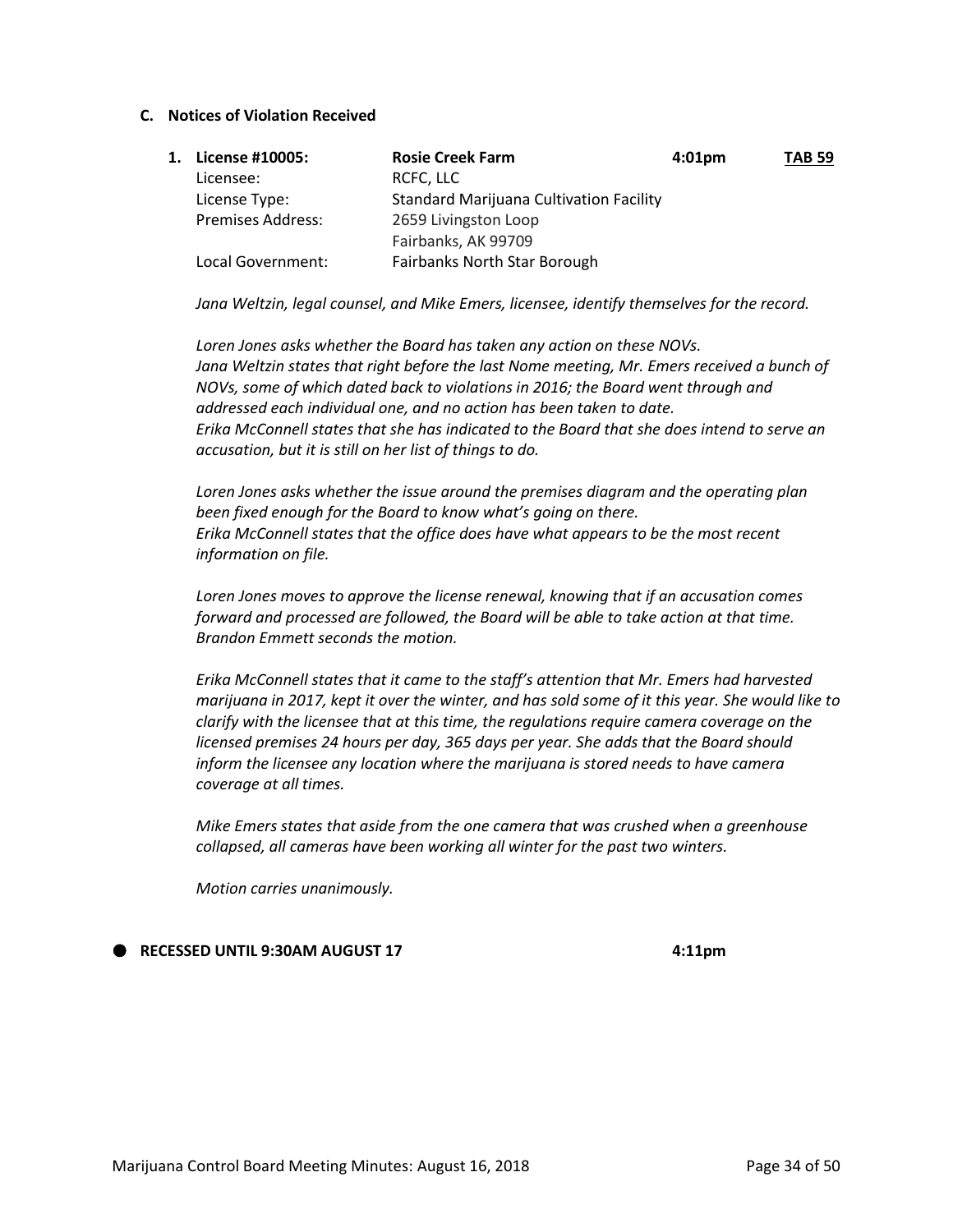# **Marijuana Control Board Meeting Minutes August 17, 2018 Fourth Judicial District Noel Wein Public Library Auditorium 1215 Cowles Street Fairbanks, Alaska Call-in Number: 1-800-315-6338, code 69176#**

# **ADMINISTRATION 9:33am**

- **A. Call to Order**
- **B. Roll Call**

#### **Board Members Present:**

Mark Springer, Chair, Rural Member Brandon Emmett, Vice Chair, Industry Member Nick Miller, Industry Member Loren Jones, Public Health Member Jeff Ankerfelt, Public Safety Member

# **Staff Members Present:**

Erika McConnell, Director Sarah Oates, Program Coordinator

# **Legal Counsel Present:**

Harriet Milks, Assistant Attorney General

# **LICENSE RENEWAL APPLICATIONS**

#### **C. Notices of Violation Received 9:34am**

*Loren Jones moves that the Board approve the renewal applications for Tabs 60-97, with the exception of Tabs 69, 73, and 82. Brandon Emmett seconds the motion. Erika McConnell requests that the Board pull Tab 81, as a protest has since been received for that one. Loren Jones amends his motion to also pull Tab 81. Brandon Emmett seconds the amendment. Motion carries unanimously, as amended.*

*Loren Jones moves to approve the renewal of license 10161. Jeff Ankerfelt seconds the motion. Loren Jones notes that this license has four NOVs, including three in calendar year '18. He asks whether the issues have been cleared up.*

Marijuana Control Board Meeting Minutes: August 17, 2018 **Page 35 of 50** Page 35 of 50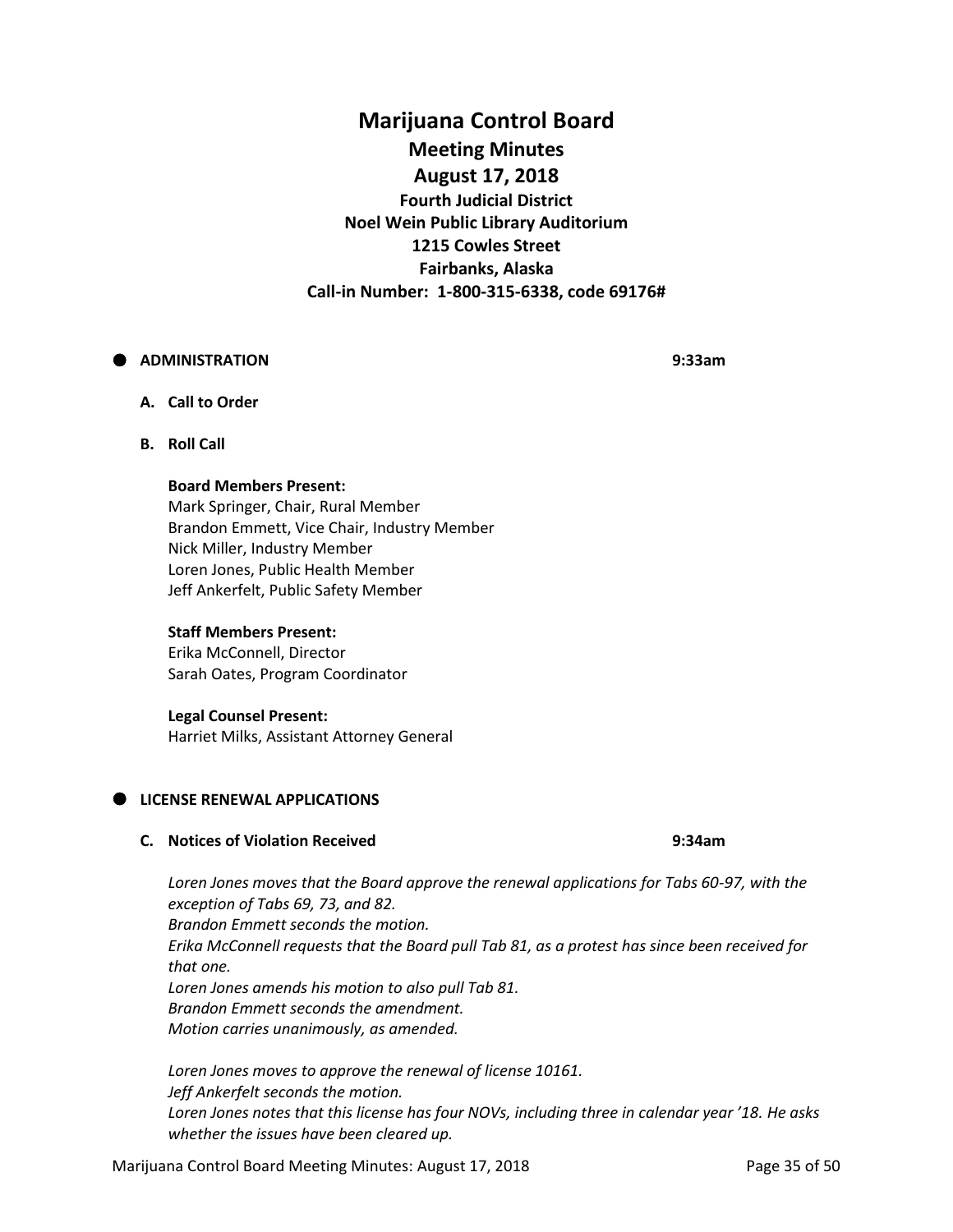*Erika McConnell states that she will have to get James Hoelscher on the line.*

*Loren Jones moves that the Board approve the renewal of the Cannabaska retail store application with the reminder that this license is on pretty thin ice. Brandon Emmett seconds the motion. Mark Springer reiterates that enforcement staff will continue to watch this licensee, as will the community. Motion carries unanimously.*

*Loren Jones asks Mr. Hoelscher whether the licensee for 10161 The Frost Frontier has corrected the actions that have led up to the NOVs for inventory errors enough to where the Board would be okay with renewing the license.*

*James Hoelscher states that the owner has been very good about communicating with enforcement when a notice of violation was issued. He adds that he thinks a couple of the NOVs were by way of just being new to the industry, and he doesn't think it's a concern of enforcement if this license gets renewed because of the line of communication that the licensee has opened up with enforcement.*

*Loren Jones moves that the Board renew the license of The Frost Frontier license 10161. Brandon Emmett seconds the motion. Motion carries unanimously.*

*Jana Weltzin, legal counsel for Danish Gardens, identifies herself for the record.*

*Brandon Emmett moves to approve the renewal of license 10310 Danish Gardens, LLC. Erika McConnell reminds the Board that a protest of this license by the Municipality of Anchorage was received yesterday.*

*Jana Weltzin states that this is a smell issue for which the fines have already been paid in March of 2018, so Mandy should be sending an update to AMCO.*

*Loren Jones moves to uphold the protest from the Municipality of Anchorage on Danish Gardens license 10310 with a 30-day abeyance, and if the protest is lifted, then the license is renewed. Brandon Emmett seconds the motion. Motion carries unanimously.*

*Loren Jones moves that the Board approve the renewal of license 10316 Denali 420 Recreationals. Brandon Emmett seconds the motion. Motion carries unanimously.*

*Loren Jones asks why there are so many pages for Tabs 88 and 96. Sarah Oates states that those are the "binder" licenses, for which there are many licensees who each need to submit required certifications.*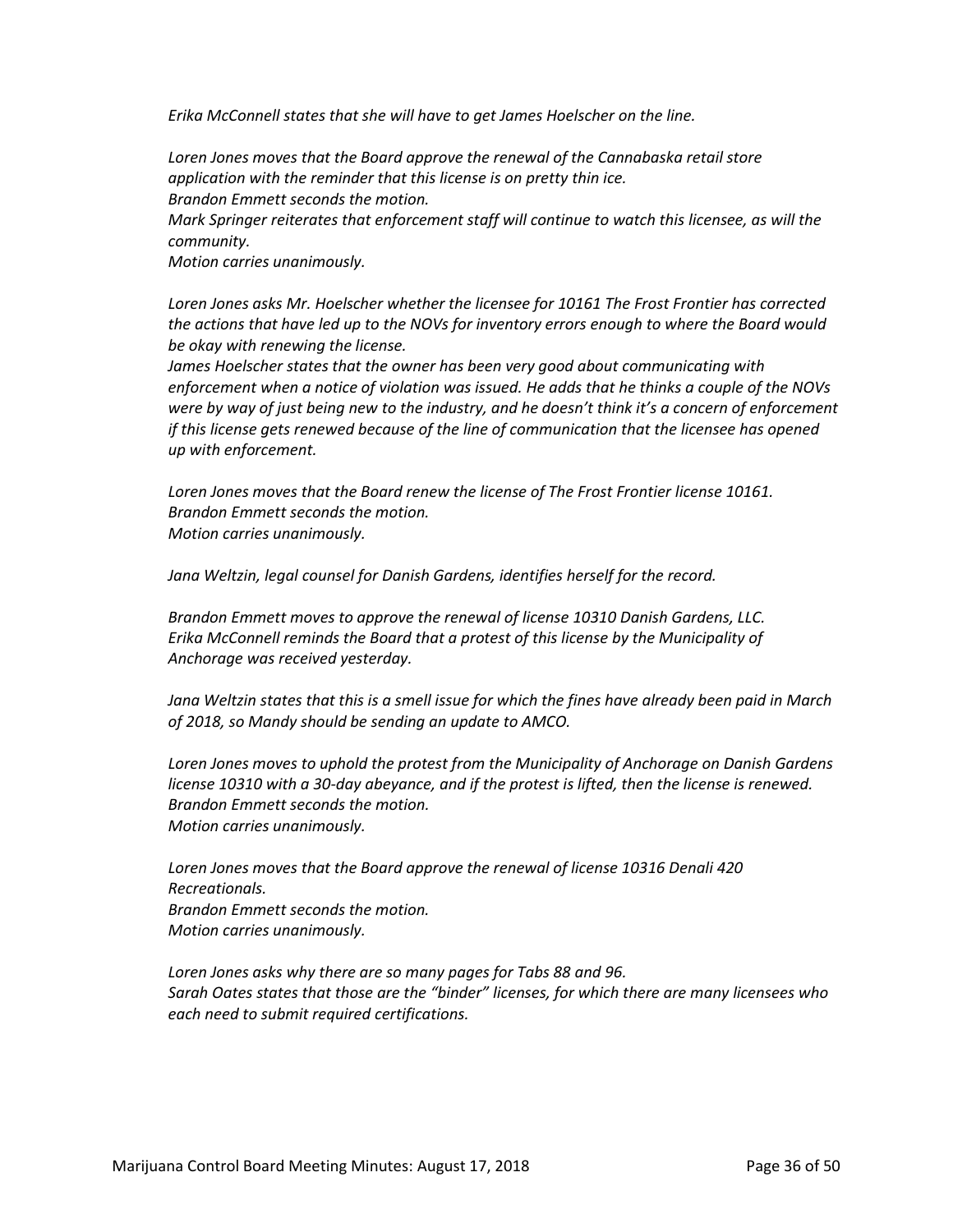| 2. | License #10009:          | CannTest, LLC                                  | <b>TAB 60</b> |
|----|--------------------------|------------------------------------------------|---------------|
|    | Licensee:                | CannTest, LLC                                  |               |
|    | License Type:            | <b>Marijuana Testing Facility</b>              |               |
|    | Premises Address:        | 620 E Whitney Road, Suite B                    |               |
|    |                          | Anchorage, AK 99501                            |               |
|    | Local Government:        | Municipality of Anchorage                      |               |
| 3. | License #10021:          | Enlighten Alaska, LLC                          | <b>TAB 61</b> |
|    | Licensee:                | Enlighten Alaska, LLC                          |               |
|    | License Type:            | Retail Marijuana Store                         |               |
|    | <b>Premises Address:</b> | 2600 Spenard Road                              |               |
|    |                          | Anchorage, AK 99503-8934                       |               |
|    | Local Government:        | Municipality of Anchorage                      |               |
| 4. | License #10035:          | <b>Arctic Herbery</b>                          | <b>TAB 62</b> |
|    | Licensee:                | 7107 Ventures, LLC                             |               |
|    | License Type:            | <b>Standard Marijuana Cultivation Facility</b> |               |
|    | Premises Address:        | 7107 Arctic Boulevard                          |               |
|    |                          | Anchorage, AK 99518                            |               |
|    | Local Government:        | Municipality of Anchorage                      |               |
| 5. | License #10037:          | <b>Arctic Herbery</b>                          | <b>TAB 63</b> |
|    | Licensee:                | 7107 Ventures, LLC                             |               |
|    | License Type:            | Retail Marijuana Store                         |               |
|    | Premises Address:        | 7107 Arctic Boulevard                          |               |
|    |                          | Anchorage, AK 99518                            |               |
|    | Local Government:        | Municipality of Anchorage                      |               |
| 6. | License #10063:          | <b>Bob's Morning Bear Cultivation</b>          | <b>TAB 64</b> |
|    | Licensee:                | Brennan J Norden                               |               |
|    | License Type:            | Limited Marijuana Cultivation Facility         |               |
|    | <b>Premises Address:</b> | 21725 Evelyn May Street                        |               |
|    |                          | Kasilof, AK 99610                              |               |
|    | Local Government:        | Kenai Peninsula Borough                        |               |
| 7. | <b>License #10082:</b>   | <b>Einstein Labs</b>                           | <b>TAB 65</b> |
|    | Licensee:                | Einstein Enterprises, Inc.                     |               |
|    | License Type:            | Marijuana Product Manufacturing Facility       |               |
|    | Premises Address:        | 2939 Porcupine Drive, Suite B                  |               |
|    |                          | Anchorage, AK 99501-3118                       |               |
|    | Local Government:        | Municipality of Anchorage                      |               |
| 8. | License #10097:          | <b>Raspberry Roots</b>                         | <b>TAB 66</b> |
|    | Licensee:                | Raspberry Roots, LLC                           |               |
|    | License Type:            | Retail Marijuana Store                         |               |
|    | Premises Address:        | 501 Raspberry Road, Suite 101                  |               |
|    |                          | Anchorage, AK 99518                            |               |
|    | Local Government:        | Municipality of Anchorage                      |               |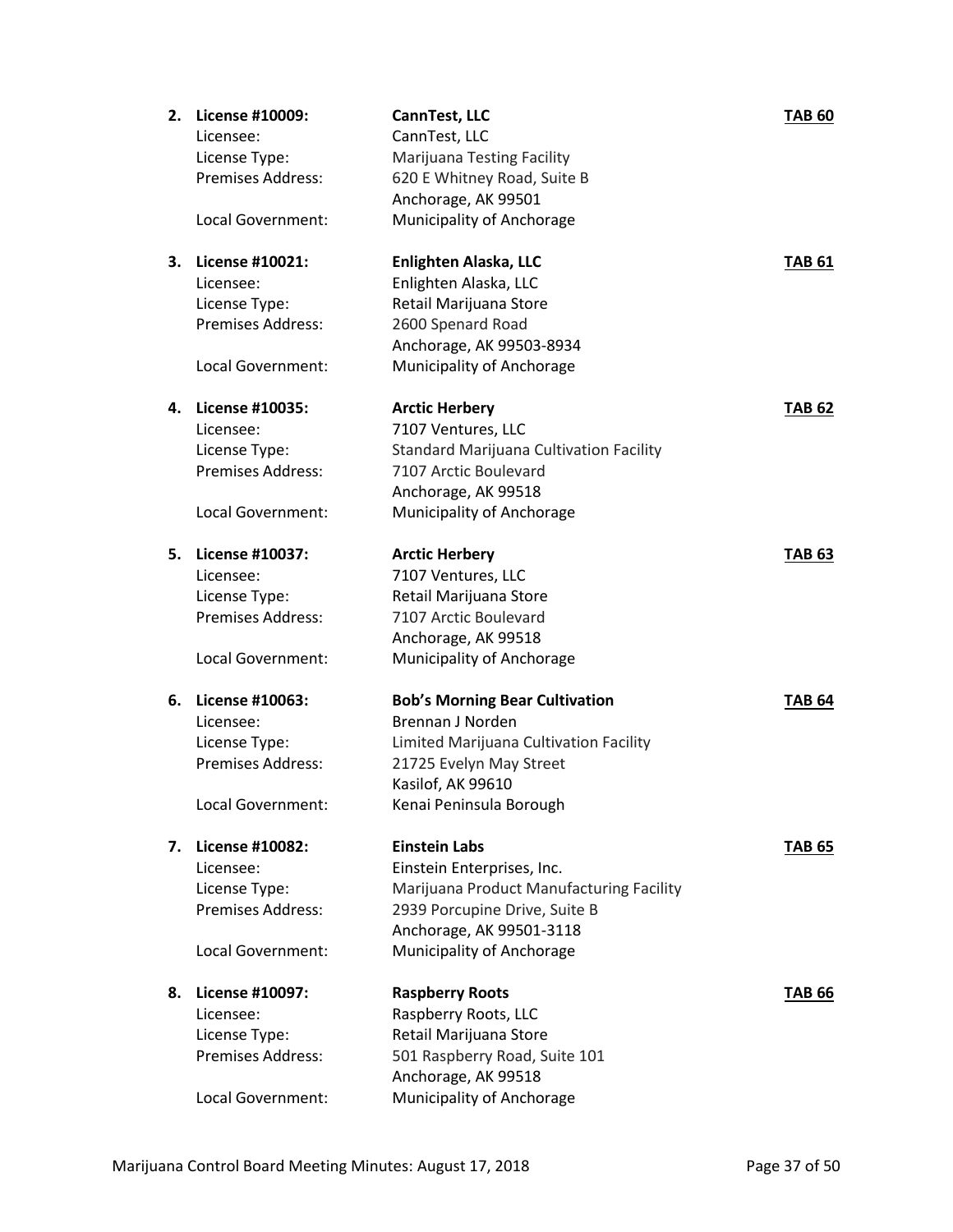| 9. | License #10098:<br>Licensee:<br>License Type:<br><b>Premises Address:</b><br>Local Government:            | <b>Raspberry Roots</b><br>Raspberry Roots, LLC<br>Standard Marijuana Cultivation Facility<br>501 Raspberry Road, Suites 101 & 102<br>Anchorage, AK 99518<br>Municipality of Anchorage      | <b>TAB 67</b> |
|----|-----------------------------------------------------------------------------------------------------------|--------------------------------------------------------------------------------------------------------------------------------------------------------------------------------------------|---------------|
|    | 10. License #10141:<br>Licensee:<br>License Type:<br><b>Premises Address:</b><br>Local Government:        | <b>Coyote and Toad's Garden, LLC</b><br>Coyote and Toad's Garden, LLC<br>Limited Marijuana Cultivation Facility<br>100 Rio Faux Lobo<br>Skagway, AK 99840<br>Municipality of Skagway       | <b>TAB 68</b> |
|    | 11. License #10161:<br>Licensee:<br>License Type:<br><b>Premises Address:</b><br><b>Local Government:</b> | <b>The Frost Frontier</b><br>The Frost Frontier, LLC<br><b>Standard Marijuana Cultivation Facility</b><br>8535 Dimond D Circle, Unit C<br>Anchorage, AK 99515<br>Municipality of Anchorage | TAB 69        |
|    | 12. License #10170:<br>Licensee:<br>License Type:<br>Premises Address:<br>Local Government:               | <b>Green Degree</b><br><b>Coman Farming Corporation</b><br>Limited Marijuana Cultivation Facility<br>2301 South Knik Goose-Bay Road #1<br>Wasilla, AK 99654<br>Matanuska-Susitna Borough   | <b>TAB 70</b> |
|    | 13. License #10220:<br>Licensee:<br>License Type:<br><b>Premises Address:</b><br>Local Government:        | <b>Weed Dudes</b><br>Anna M Cleaver<br>Retail Marijuana Store<br>1321 Sawmill Creek Road, Suite #J<br>Sitka, AK 99835-9645<br>City and Borough of Sitka                                    | <b>TAB 71</b> |
|    | 14. License #10230:<br>Licensee:<br>License Type:<br><b>Premises Address:</b><br>Local Government:        | Pakalolo Supply Company, Inc.<br>Pakalolo Supply Company, Inc.<br>Standard Marijuana Cultivation Facility<br>1851 Fox Avenue<br>Fairbanks, AK 99701-2725<br>City of Fairbanks              | <b>TAB 72</b> |
|    | 15. License #10236:<br>Licensee:<br>License Type:<br>Premises Address:<br>Local Government:               | Cannabaska<br>AlaskaSense, LLC<br>Retail Marijuana Store<br>521 W Tudor Road, Unit 201<br>Anchorage, AK 99503<br>Municipality of Anchorage                                                 | <b>TAB 73</b> |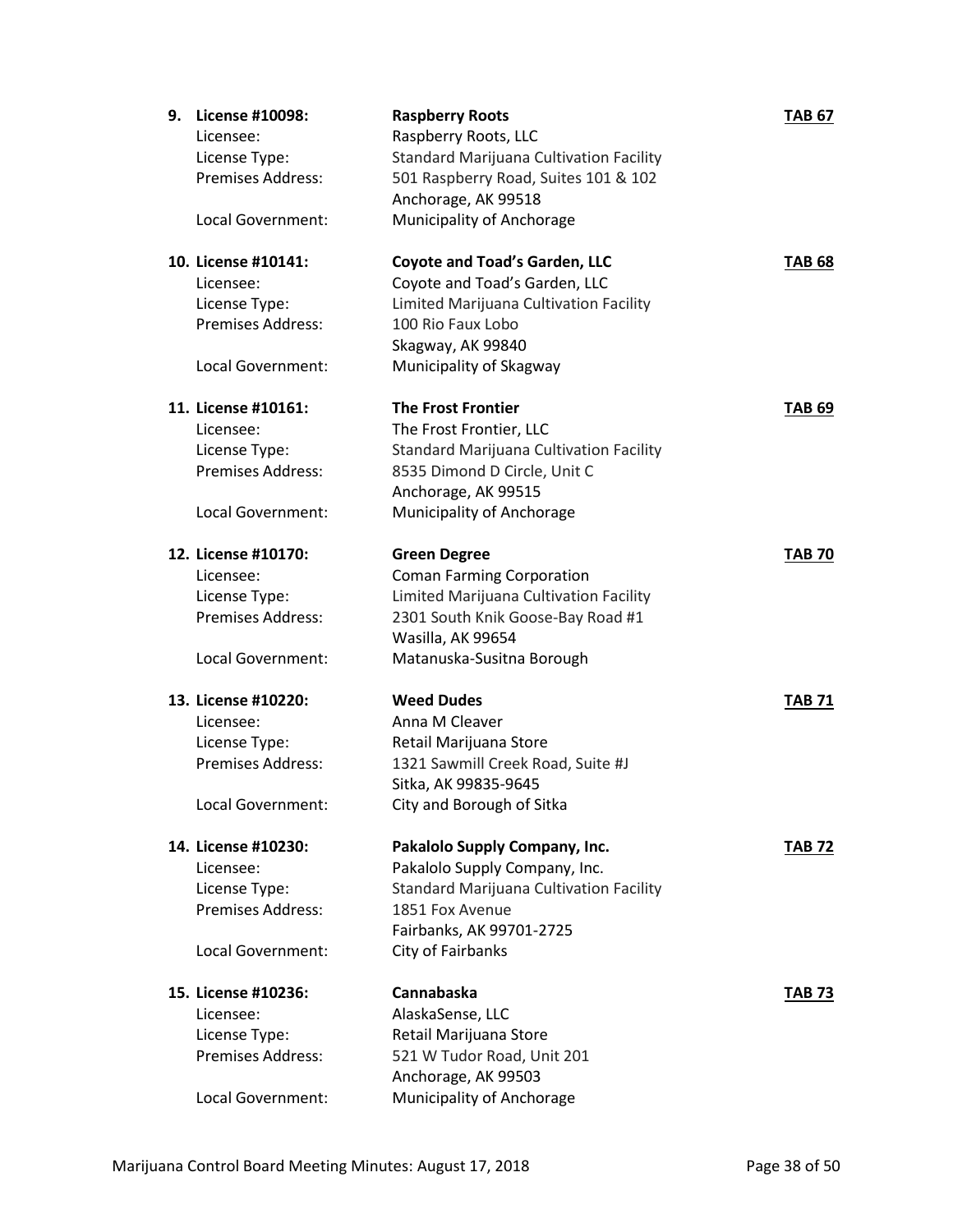| 16. License #10245:<br>Licensee:<br>License Type:<br>Premises Address:<br>Local Government: | <b>AK Slow Burn Cannabis Outlet</b><br>AK Slow Burn Cannabis Outlet, LLC<br>Retail Marijuana Store<br>2042 E 3rd Avenue, Suite A<br>Anchorage, AK 99501<br>Municipality of Anchorage | <b>TAB 74</b> |
|---------------------------------------------------------------------------------------------|--------------------------------------------------------------------------------------------------------------------------------------------------------------------------------------|---------------|
|                                                                                             |                                                                                                                                                                                      |               |
| 17. License #10266:<br>Licensee:                                                            | The Fireweed Factory, LLC                                                                                                                                                            | <b>TAB 75</b> |
| License Type:                                                                               | The Fireweed Factory, LLC<br><b>Standard Marijuana Cultivation Facility</b>                                                                                                          |               |
| Premises Address:                                                                           | 8415 Airport Boulevard, Space B                                                                                                                                                      |               |
|                                                                                             | Juneau, AK 99801                                                                                                                                                                     |               |
| Local Government:                                                                           | City and Borough of Juneau                                                                                                                                                           |               |
|                                                                                             |                                                                                                                                                                                      |               |
| 18. License #10273:                                                                         | <b>Pine Street Cannabis Company</b>                                                                                                                                                  | <b>TAB 76</b> |
| Licensee:                                                                                   | Croy's Enterprises, LLC                                                                                                                                                              |               |
| License Type:                                                                               | Retail Marijuana Store                                                                                                                                                               |               |
| Premises Address:                                                                           | 36130 Pine Street                                                                                                                                                                    |               |
|                                                                                             | Soldotna, AK 99669-8524                                                                                                                                                              |               |
| Local Government:                                                                           | Kenai Peninsula Borough                                                                                                                                                              |               |
| 19. License #10278:                                                                         | GoodSinse, LLC                                                                                                                                                                       | <b>TAB 77</b> |
| Licensee:                                                                                   | GoodSinse, LLC                                                                                                                                                                       |               |
| License Type:                                                                               | Retail Marijuana Store                                                                                                                                                               |               |
| Premises Address:                                                                           | 2604 Davis Road                                                                                                                                                                      |               |
|                                                                                             | Fairbanks, AK 99709                                                                                                                                                                  |               |
| Local Government:                                                                           | City of Fairbanks                                                                                                                                                                    |               |
| 20. License #10293:                                                                         | <b>AK Fuzzy Budz</b>                                                                                                                                                                 | <b>TAB 78</b> |
| Licensee:                                                                                   | AKGLD, LLC                                                                                                                                                                           |               |
| License Type:                                                                               | Standard Marijuana Cultivation Facility                                                                                                                                              |               |
| Premises Address:                                                                           | 2612 Eagle Street                                                                                                                                                                    |               |
|                                                                                             | Anchorage, AK 99503                                                                                                                                                                  |               |
| Local Government:                                                                           | Municipality of Anchorage                                                                                                                                                            |               |
| 21. License #10306:                                                                         | Dankorage, LLC                                                                                                                                                                       | TAB 79        |
| Licensee:                                                                                   | Dankorage, LLC                                                                                                                                                                       |               |
| License Type:                                                                               | Retail Marijuana Store                                                                                                                                                               |               |
| <b>Premises Address:</b>                                                                    | 2812 Spenard Road                                                                                                                                                                    |               |
|                                                                                             | Anchorage, AK 99503                                                                                                                                                                  |               |
| Local Government:                                                                           | Municipality of Anchorage                                                                                                                                                            |               |
| 22. License #10307:                                                                         | <b>Alaska Fireweed</b>                                                                                                                                                               | <b>TAB 80</b> |
| Licensee:                                                                                   | SEU, LLC                                                                                                                                                                             |               |
| License Type:                                                                               | Retail Marijuana Store                                                                                                                                                               |               |
| Premises Address:                                                                           | 715 W 4 <sup>th</sup> Avenue                                                                                                                                                         |               |
|                                                                                             | Anchorage, AK 99501                                                                                                                                                                  |               |
| Local Government:                                                                           | Municipality of Anchorage                                                                                                                                                            |               |
|                                                                                             |                                                                                                                                                                                      |               |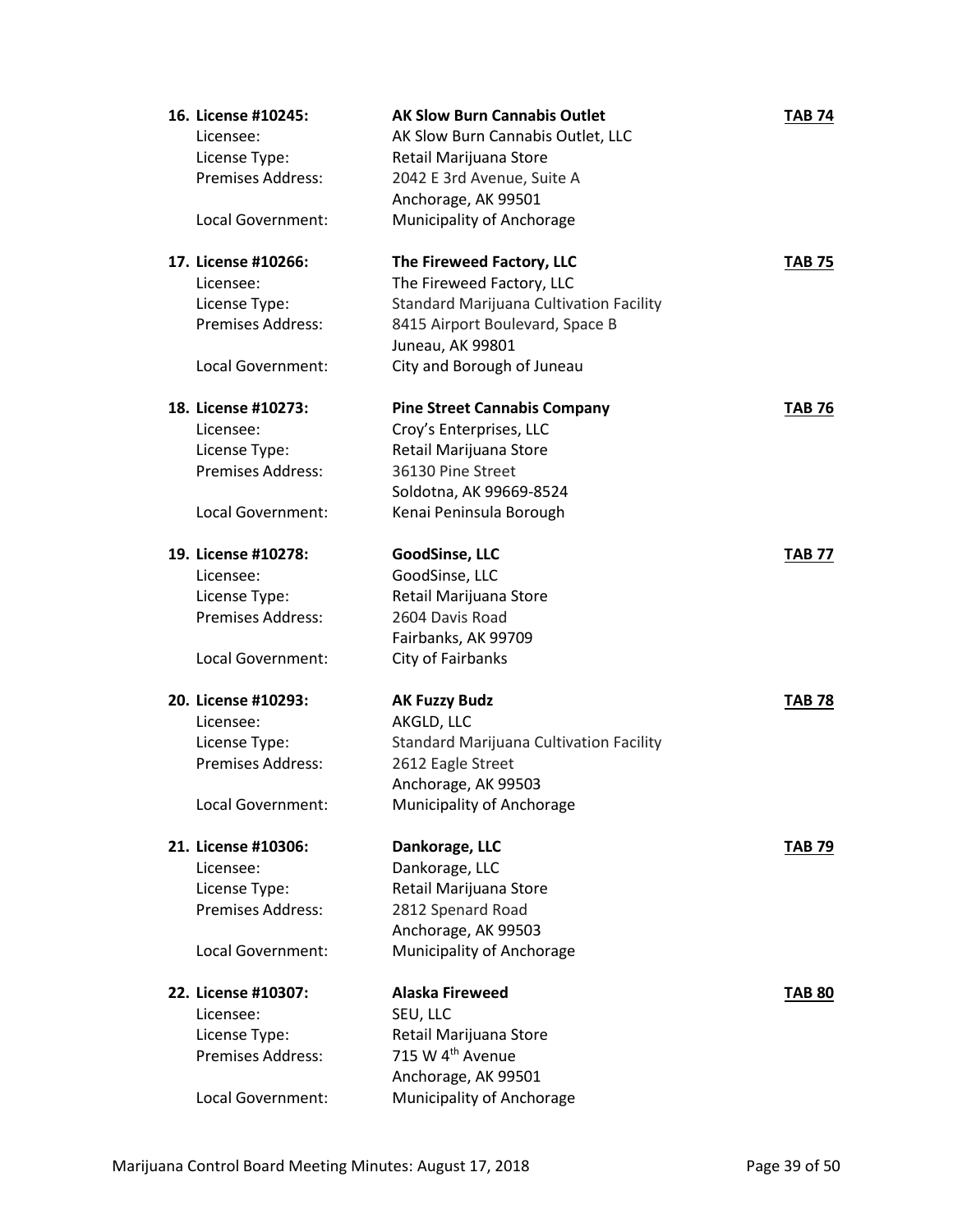| 23. License #10310:                | <b>Danish Gardens, LLC</b>                     | <b>TAB 81</b> |
|------------------------------------|------------------------------------------------|---------------|
| Licensee:                          | Danish Gardens, LLC                            |               |
| License Type:                      | <b>Standard Marijuana Cultivation Facility</b> |               |
| <b>Premises Address:</b>           | 2430 Cinnabar Loop                             |               |
|                                    | Anchorage, AK 99507-3138                       |               |
| Local Government:                  | Municipality of Anchorage                      |               |
| 24. License #10316:                | <b>Denali 420 Recreationals</b>                | <b>TAB 82</b> |
| Licensee:                          | Silverthorn Investment Group, LLC              |               |
| License Type:                      | Retail Marijuana Store                         |               |
| <b>Premises Address:</b>           | 2876 N Rex Road                                |               |
|                                    | Houston, AK 99694                              |               |
| Local Government:                  | City of Houston                                |               |
| 25. License #10489:                | <b>Ester Horticulture and Research</b>         | <b>TAB 83</b> |
| Licensee:                          | John Collette                                  |               |
| License Type:                      | Limited Marijuana Cultivation Facility         |               |
| Premises Address:                  | 2960 Ester Dome Road                           |               |
|                                    | Fairbanks, AK 99709                            |               |
| Local Government:                  | Fairbanks North Star Borough                   |               |
| 26. License #10577:                | Alaskan Leaf, LLC                              | <b>TAB 84</b> |
|                                    |                                                |               |
| Licensee:                          | Alaskan Leaf, LLC                              |               |
| License Type:<br>Premises Address: | Retail Marijuana Store                         |               |
|                                    | 1211 West 36th Avenue, Suite A                 |               |
|                                    | Anchorage, AK 99503                            |               |
| Local Government:                  | Municipality of Anchorage                      |               |
| 27. License #10592:                | <b>Alaska Cannabis Cultivators</b>             | TAB 85        |
| Licensee:                          | Branden M Roybal                               |               |
| License Type:                      | <b>Standard Marijuana Cultivation Facility</b> |               |
| <b>Premises Address:</b>           | 3665 Worrell Avenue                            |               |
|                                    | Fairbanks, AK 99701                            |               |
| Local Government:                  | Fairbanks North Star Borough                   |               |
| 28. License #10657:                | <b>JWS Enterprises</b>                         | TAB 86        |
| Licensee:                          | James W Strassburg                             |               |
| License Type:                      | <b>Standard Marijuana Cultivation Facility</b> |               |
| Premises Address:                  | 3000 West Tongass Narrows                      |               |
|                                    | Ketchikan, AK 99901                            |               |
| Local Government:                  | Ketchikan Gateway Borough                      |               |
| 29. License #10671:                | Alaska Cannabis Exchange, LLC                  | TAB 87        |
| Licensee:                          | Alaska Cannabis Exchange, LLC                  |               |
| License Type:                      | Standard Marijuana Cultivation Facility        |               |
| Premises Address:                  | 1805 & 1807 West 47 <sup>th</sup> Avenue       |               |
|                                    | Anchorage, AK 99503                            |               |
| Local Government:                  | Municipality of Anchorage                      |               |
|                                    |                                                |               |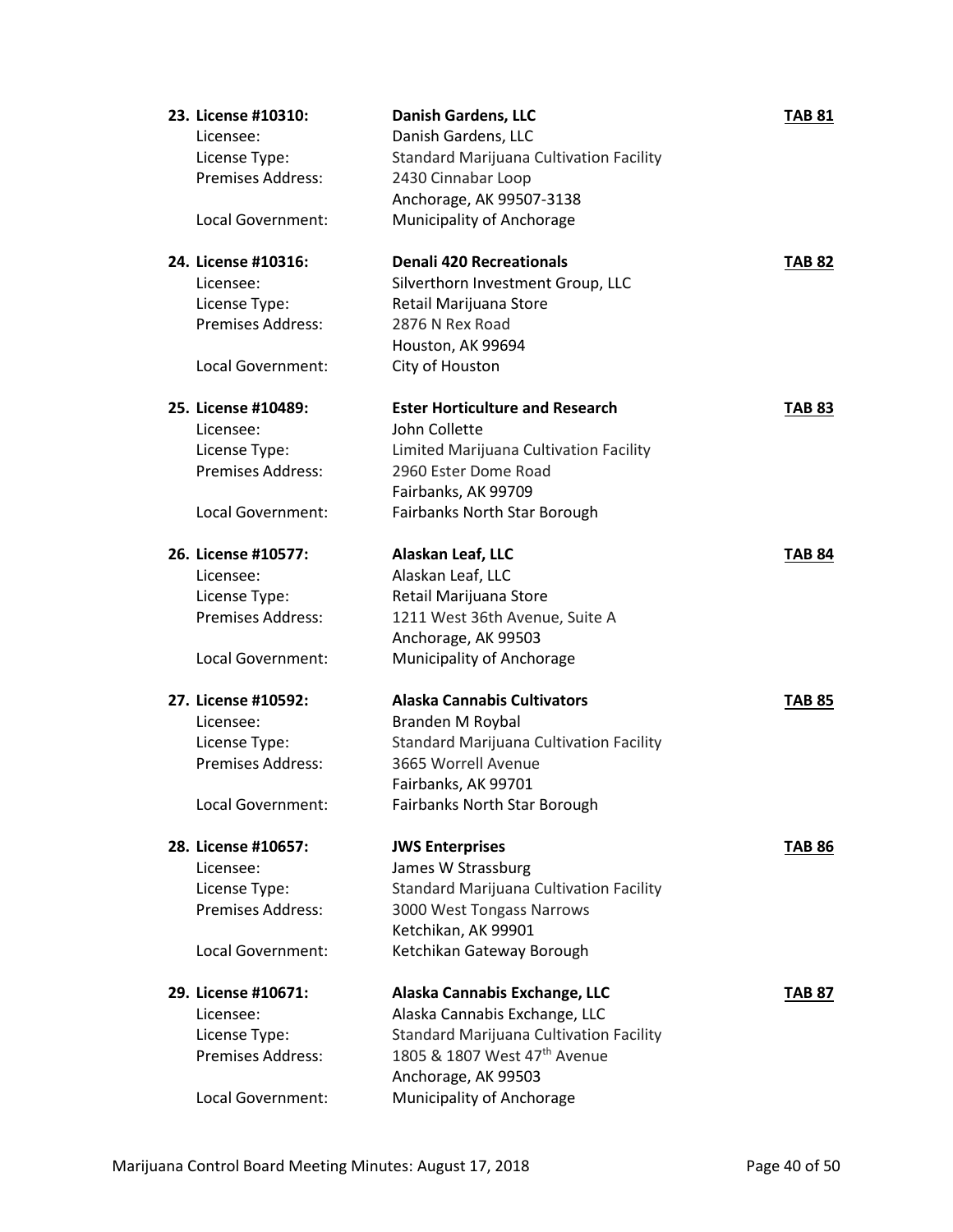| 30. License #10747:      | <b>Great Northern Cannabis, Inc.</b>             | <b>TAB 88</b> |
|--------------------------|--------------------------------------------------|---------------|
| Licensee:                | Great Northern Cannabis, Inc.                    |               |
| License Type:            | <b>Standard Marijuana Cultivation Facility</b>   |               |
| Premises Address:        | 2341 Cinnabar Loop                               |               |
|                          | Anchorage, AK 99507-3150                         |               |
| <b>Local Government:</b> | Municipality of Anchorage                        |               |
| 31. License #10831:      | <b>High Bush Buds</b>                            | <b>TAB 89</b> |
| Licensee:                | High Bush Buds, Inc.                             |               |
| License Type:            | Retail Marijuana Store                           |               |
| <b>Premises Address:</b> | 36312 Irons Avenue, Suite 2                      |               |
|                          | Soldotna, AK 99669                               |               |
| Local Government:        | Kenai Peninsula Borough                          |               |
| 32. License #10837:      | <b>Hillside Natural Wellness</b>                 | <b>TAB 90</b> |
| Licensee:                | Hillside Natural Wellness, LLC                   |               |
| License Type:            | Retail Marijuana Store                           |               |
| Premises Address:        | 8639 Toloff Street, Suite 1                      |               |
|                          | Anchorage, AK 99507                              |               |
| Local Government:        | Municipality of Anchorage                        |               |
| 33. License #10873:      | <b>The Stoney Moose</b>                          | <b>TAB 91</b> |
| Licensee:                | E & M Holdings, LLC                              |               |
| License Type:            | Retail Marijuana Store                           |               |
| Premises Address:        | 127 Stedman Street                               |               |
|                          | Ketchikan, AK 99901                              |               |
| Local Government:        | City of Ketchikan                                |               |
| 34. License #10883:      | <b>Rainforest Cannabis</b>                       | <b>TAB 92</b> |
| Licensee:                | Gary Croy, Lorraine C Kolanko, & Jason C Kolanko |               |
| License Type:            | Retail Marijuana Store                           |               |
| Premises Address:        | 726 Water Street                                 |               |
|                          | Ketchikan, AK 99901                              |               |
| Local Government:        | City of Ketchikan                                |               |
| 35. License #10959:      | Green Go, LLC                                    | <b>TAB 93</b> |
| Licensee:                | Green Go, LLC                                    |               |
| License Type:            | Standard Marijuana Cultivation Facility          |               |
| <b>Premises Address:</b> | 101 Post Road                                    |               |
|                          | Anchorage, AK 99501                              |               |
| Local Government:        | Municipality of Anchorage                        |               |
| 36. License #11053:      | <b>True Dank</b>                                 | <b>TAB 94</b> |
| Licensee:                | True Dank, LLC                                   |               |
| License Type:            | Retail Marijuana Store                           |               |
| Premises Address:        | 1550 Cushman, Suite A                            |               |
|                          | Fairbanks, AK 99701                              |               |
| Local Government:        | City of Fairbanks                                |               |
|                          |                                                  |               |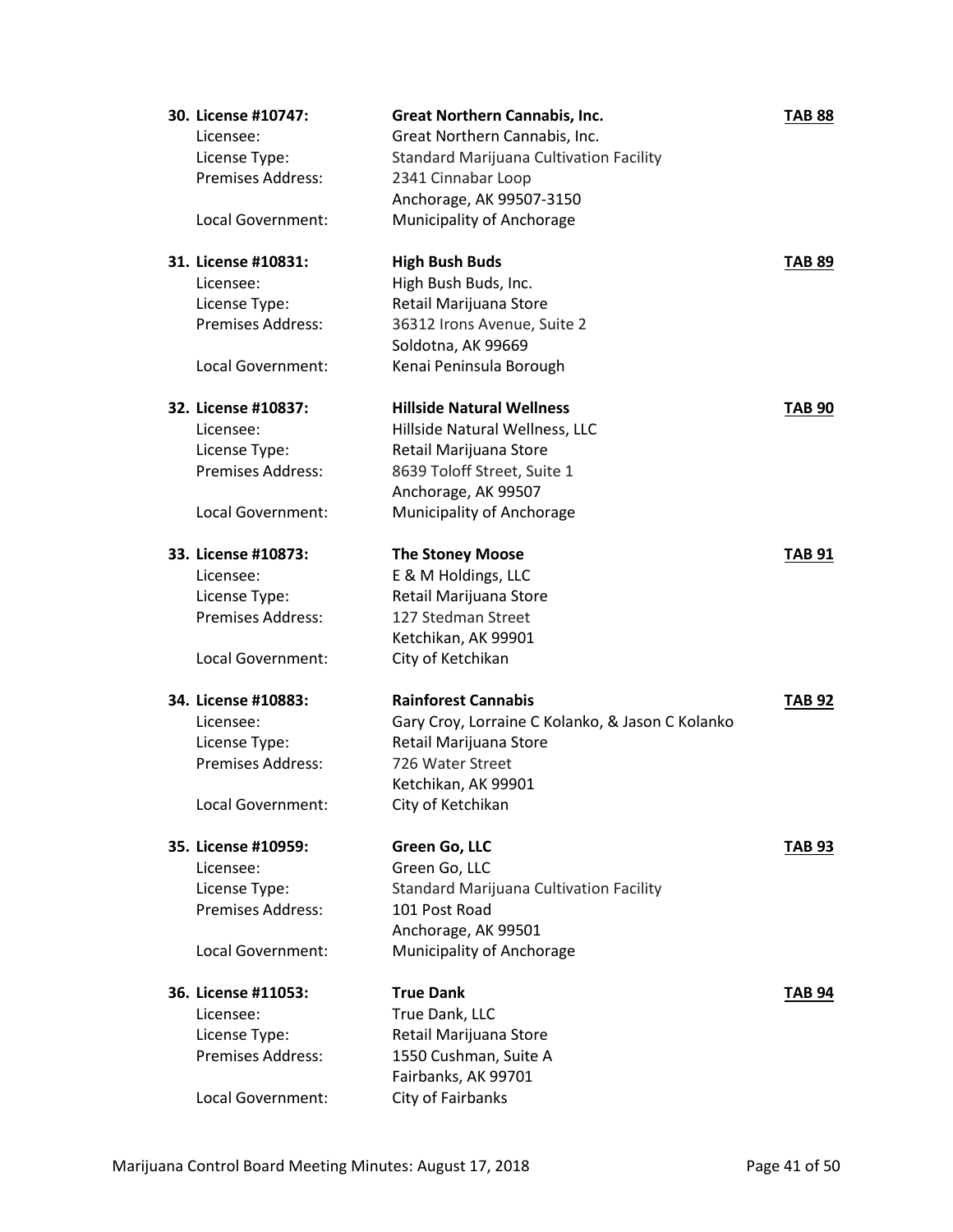| 37. License #11617:      | <b>Hunter Greens and Purples, LLC</b>          | TAB 95 |
|--------------------------|------------------------------------------------|--------|
| Licensee:                | Hunter Greens and Purples LLC                  |        |
| License Type:            | <b>Standard Marijuana Cultivation Facility</b> |        |
| <b>Premises Address:</b> | 67927 Virginia Avenue                          |        |
|                          | Homer, AK 99603                                |        |
| Local Government:        | Kenai Peninsula Borough                        |        |
| 38. License #11966:      | <b>Great Northern Cannabis</b>                 | TAB 96 |
| Licensee:                | Great Northern Cannabis, Inc.                  |        |
| License Type:            | Retail Marijuana Store                         |        |
| <b>Premises Address:</b> | 541 W 4 <sup>th</sup> Avenue                   |        |
|                          | Anchorage, AK 99501-2211                       |        |
| Local Government:        | Municipality of Anchorage                      |        |
| 39. License #13588:      | <b>AKfunding, LLC</b>                          | TAB 97 |
| Licensee:                | AKfunding, LLC                                 |        |
| License Type:            | Standard Marijuana Cultivation Facility        |        |
| <b>Premises Address:</b> | 12975 W Horizon Way                            |        |
|                          | Houston, AK 99694                              |        |
| Local Government:        | City of Houston                                |        |

# **OPERATING PLAN CHANGES**

| А. | License #10279:          | GoodSinse, LLC                                 | 9:59am | <b>TAB 98</b> |
|----|--------------------------|------------------------------------------------|--------|---------------|
|    | Licensee:                | GoodSinse, LLC                                 |        |               |
|    | License Type:            | <b>Standard Marijuana Cultivation Facility</b> |        |               |
|    | <b>Premises Address:</b> | 2604 Davis Road                                |        |               |
|    |                          | Fairbanks, AK 99709                            |        |               |
|    | Local Government:        | City of Fairbanks                              |        |               |
|    |                          |                                                |        |               |
|    | Licensee is not present. |                                                |        |               |

| <b>B.</b> License #10301: | R.C. Tinderbox, LLC                          | 10:00am | <b>TAB 99</b> |
|---------------------------|----------------------------------------------|---------|---------------|
| Licensee:                 | R.C. Tinderbox, LLC                          |         |               |
| License Type:             | Marijuana Concentrate Manufacturing Facility |         |               |
| <b>Premises Address:</b>  | 7801 King Street                             |         |               |
|                           | Anchorage, AK 99518                          |         |               |
| Local Government:         | Municipality of Anchorage                    |         |               |

*Nick Miller recuses himself because both he and the licensee are on the Board for the ACBA.*

*Jana Weltzin, legal counsel, and Chris Euscher, licensee, identify themselves for the record and provide a summary of the requested changes.*

*Brandon Emmett moves to approve the operating plan change for license 10301 R.C. Tinderbox, LLC.*

*Loren Jones seconds the motion. Motion carries unanimously.*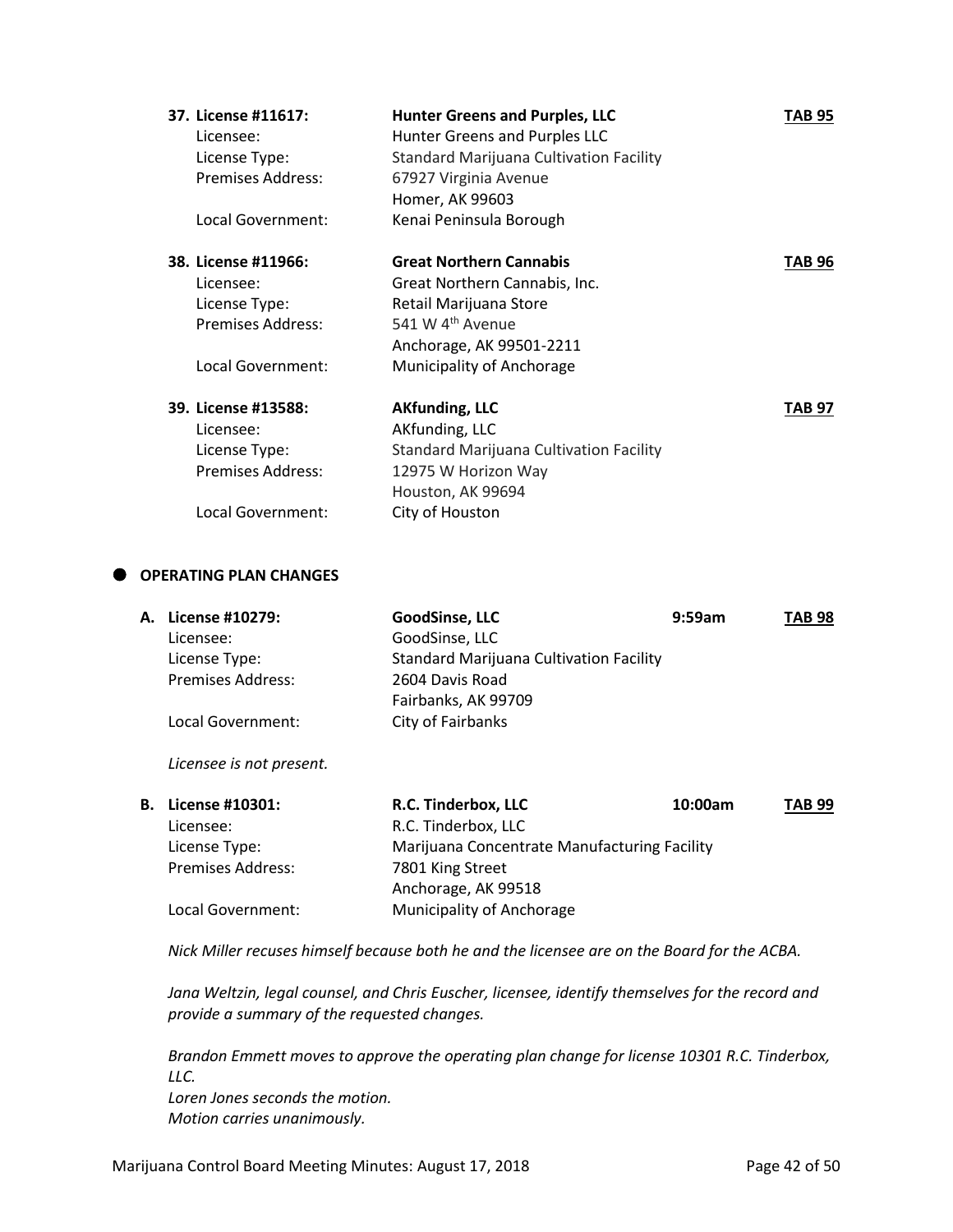*Nick Miller rejoins the meeting.*

| C. | License #10828:          | <b>Glacier Extracts</b>                  | 10:03am | <b>TAB 100</b> |
|----|--------------------------|------------------------------------------|---------|----------------|
|    | Licensee:                | Glacier Extracts, LLC                    |         |                |
|    | License Type:            | Marijuana Product Manufacturing Facility |         |                |
|    | <b>Premises Address:</b> | 8639 Toloff Street, Suite 3              |         |                |
|    |                          | Anchorage, AK 99507                      |         |                |
|    | Local Government:        | <b>Municipality of Anchorage</b>         |         |                |

*Jana Weltzin, legal counsel, and Ashley Taborsky, operations manager, identify themselves for the record and provide a summary of the requested changes.*

*Erika McConnell states that this applicant is requesting that a delegation added to one of the products (to stamp the product with the THC symbol) be removed.*

*Brandon Emmett moves to approve the operating plan change for license 10828 Glacier Extracts. Jeff Ankerfelt seconds the motion.*

*The Board members discuss concerns about the potency of the bath bombs and the potential for misuse.*

*Ashley Taborsky states that they will be strictly marketed as topicals and would not taste good.*

*Sarah Oates states that she has to leave the meeting to catch her flight.* **10:19am**

*Loren Jones states that for the products where the licensee is requesting options regarding the type of concentrate used, the delegation would have to include that whichever ingredient is being used must be that which is listed on the label.*

*Ashley Taborsky clarifies that for the CBD oil requests, she is asking that CBD be approved as an optional ingredient – essentially what they are trying to do with these products is to create a line that would have a few different variants of THC, and then a few different variations of CBD.*

*The Board members discuss concerns about the fact that CBD that is manufactured from hemp is now regulated by the Department of Natural Resources, and not by the Board.*

*Loren Jones asks if the Board has approved any of the current manufacturers to produce CBD oil. Erika McConnell states that it depends on the definition of CBD oil.*

*Brandon Emmett states that there are essentially three ways of making CBD oil: there are a few strains of marijuana that produce low amounts of THC with high amounts of CBD, there are many strains that are about 50/50 THC and CBD, and then there are places in Colorado and Kentucky that manufacture CBD isolate, which goes through stringent testing. He states that if a manufacturer is planning to use the CBD isolate that has passed mandatory testing in the state in which it was produced, then he would support the licensee using that isolate as an ingredient.*

*Harriet Milks states that if that CBD isolate comes from hemp, then it's not legal to be sold at this time in Alaska.*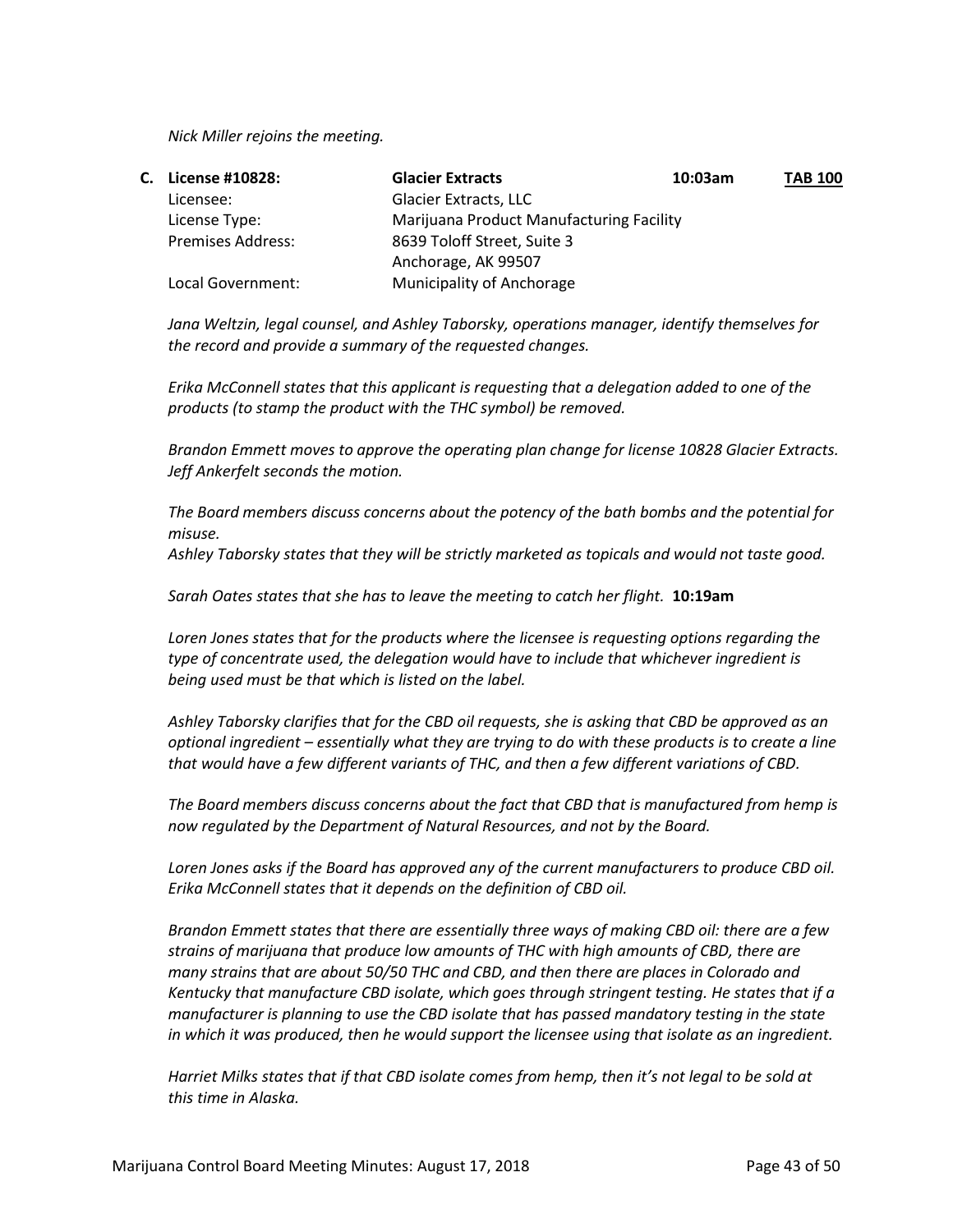*Jana Weltzin states that there is a 9th Circuit Court opinion that has come out that is in alignment with Ms. Milks' way of thinking on this. She states that her client is comfortable with using CBD that is extracted from marijuana plants and regulated by this Board, or CBD that is legally made from hemp at a future date in Alaska, or CBD that comes from out of state, whatever the Board tells the licensee to do.*

*Mark Springer states that he thinks the Board has to respect the will and intent of the legislature with respect to CBD regulation.*

*Loren Jones states that it would be his preference to get some kind of written briefing from Law that involves what (the Board) can and cannot do, and what it should or should not do, and what is the Board's level of purview with respect to CBD oil in Alaska.*

*Harriet Milks states that she would be happy to do that, but she cannot guarantee that it would be ultimately satisfying, as she does not think that there's a test that distinguishes whether a CBD oil's origin is from hemp or from marijuana. She adds that CBD that comes from hemp is not currently legal in the state of Alaska.*

*Brandon Emmett voices concerns about the fact that coffee shops and other stores are allowed to sell CBD oil from out of state, but that the Board is considering prohibiting manufacturers from doing so.*

*Mark Springer states that he's uncomfortable enough with the potential legal and political implications of this that he would request that the licensee withdraw its request to use CBD oil.*

*Harriet Milks states that she would like to invite someone from DNR, and perhaps the Assistant Attorney General that represents DNR, to come to perhaps the next Board meeting and explain the current legal status of CBD as far as they view it, since that's the agency that's going to be regulating hemp. She adds that in the meantime, the Board could adopt a policy of requesting licensees not to use CBD products that are made from hemp until there's further clarity, although the Board could not hold them to that. She clarifies that this board is not allowing anyone to sell CBD that is made from hemp.*

Jana Weltzin states that the licensee is okay with withdrawing its request to use CBD oil, but that *it could buy CBD oil that is produced from cannabis concentrate by a licensed marijuana product manufacturer in the state, tested and tracked in Metrc, and use that oil in its products.*

*Mark Springer recommends that she comes up with a way to make that clear in a request for the next meeting.*

*Brandon Emmett amends his motion that the applicant remove the reference to CBD oil specifically, but that all other ingredients would stand. Jeff Ankerfelt seconds the amendment. None opposed to the amendment.*

*Motion carries unanimously, as amended.*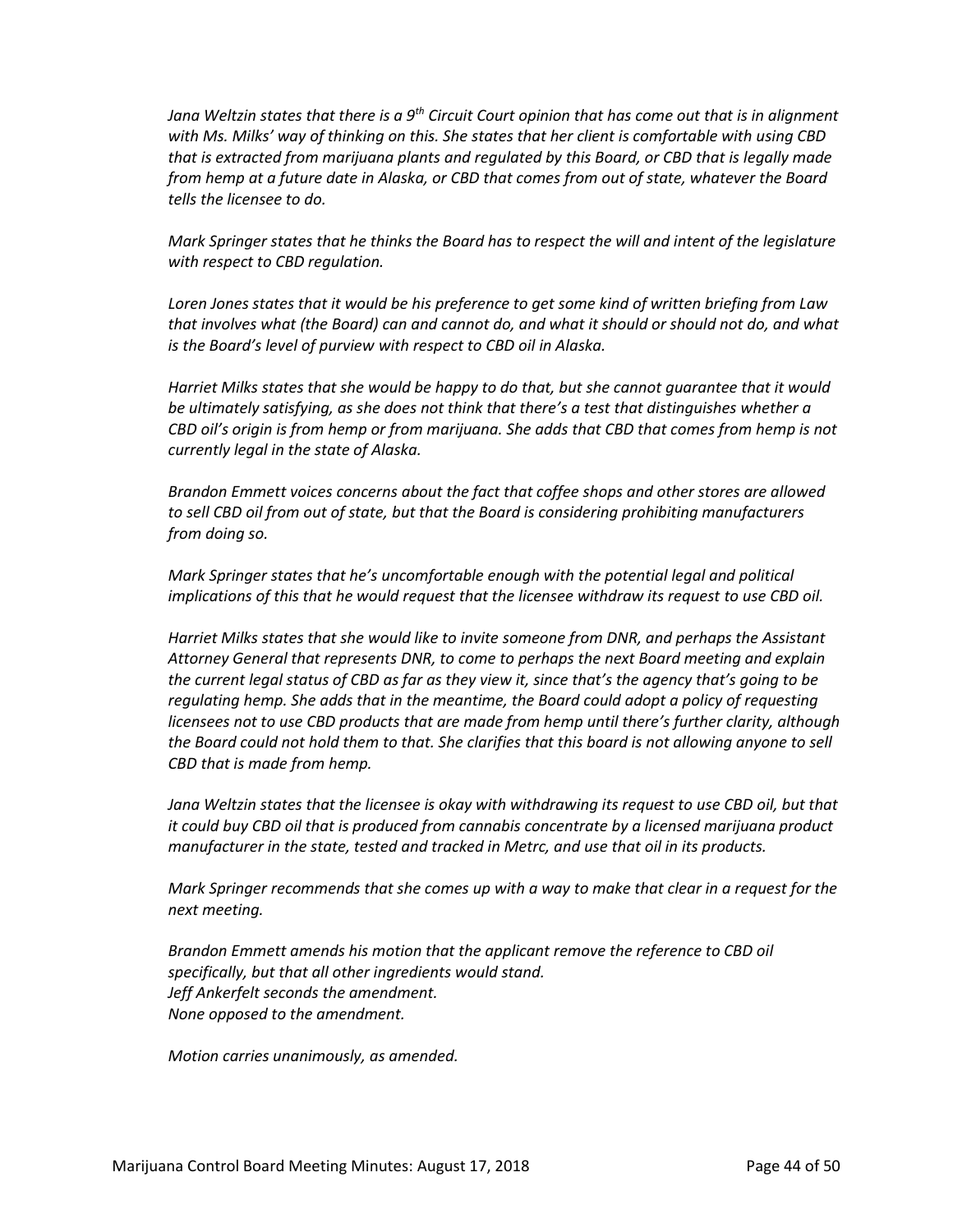| A. License #10279:       | GoodSinse, LLC                                 | 10:53am | <b>TAB 98</b> |
|--------------------------|------------------------------------------------|---------|---------------|
| Licensee:                | GoodSinse, LLC                                 |         |               |
| License Type:            | <b>Standard Marijuana Cultivation Facility</b> |         |               |
| <b>Premises Address:</b> | 2604 Davis Road                                |         |               |
|                          | Fairbanks, AK 99709                            |         |               |
| Local Government:        | City of Fairbanks                              |         |               |

*Dan Peters, licensee, identifies himself for the record and provides a summary of the requested changes.*

*Brandon Emmett moves to approve the operating plan changes for license #10279 GoodSinse, LLC. Loren Jones seconds the motion. Motion carries unanimously.*

| D. License #11304:       | <b>Hollyweed 907</b>                     | 10:58am | <b>TAB 101</b> |
|--------------------------|------------------------------------------|---------|----------------|
| Licensee:                | YNY Investment, LLC                      |         |                |
| License Type:            | Marijuana Product Manufacturing Facility |         |                |
| <b>Premises Address:</b> | 2429 E 88 <sup>th</sup> Avenue           |         |                |
|                          | Anchorage, AK 99507                      |         |                |
| Local Government:        | Municipality of Anchorage                |         |                |

*Jana Weltzin, legal counsel, identifies herself for the record, retracts the request for adding CBD as an additional ingredient for all edibles, and states that the other requested changes are an updated logo and the addition of a vacuum oven. She notes that she hopes the CBD issue is resolved quickly in order to prevent people from going to the black market for products.*

*The Board members discuss whether a business changing its logo would require an operating plan change to come before the Board.*

*Brandon Emmett moves to approve the operating plan changes for license #11304 Hollyweed 907.*

*Loren Jones seconds the motion and states that the motion acknowledges the withdrawal of the CBD, so the narrative will need to be updated and submitted to staff. Brandon Emmett states that that's correct. Mark Springer states that that will be included as delegation. Motion carries unanimously.*

| Е. | License #12062:          | Matanuska Medicine Woman, LLC          | 11:01am | <b>TAB 102</b> |
|----|--------------------------|----------------------------------------|---------|----------------|
|    | Licensee:                | Matanuska Medicine Woman, LLC          |         |                |
|    | License Type:            | Limited Marijuana Cultivation Facility |         |                |
|    | <b>Premises Address:</b> | 13840 W Shangrila Avenue, Unit #1      |         |                |
|    |                          | Wasilla, AK 99623                      |         |                |
|    | Local Government:        | Matanuska-Susitna Borough              |         |                |

*Anthony Olivieri, licensee, identifies himself for the record and provides a summary of the requested changes.*

*Loren Jones cautions the licensee to watch his space allocation – to keep it under 500 sq ft.*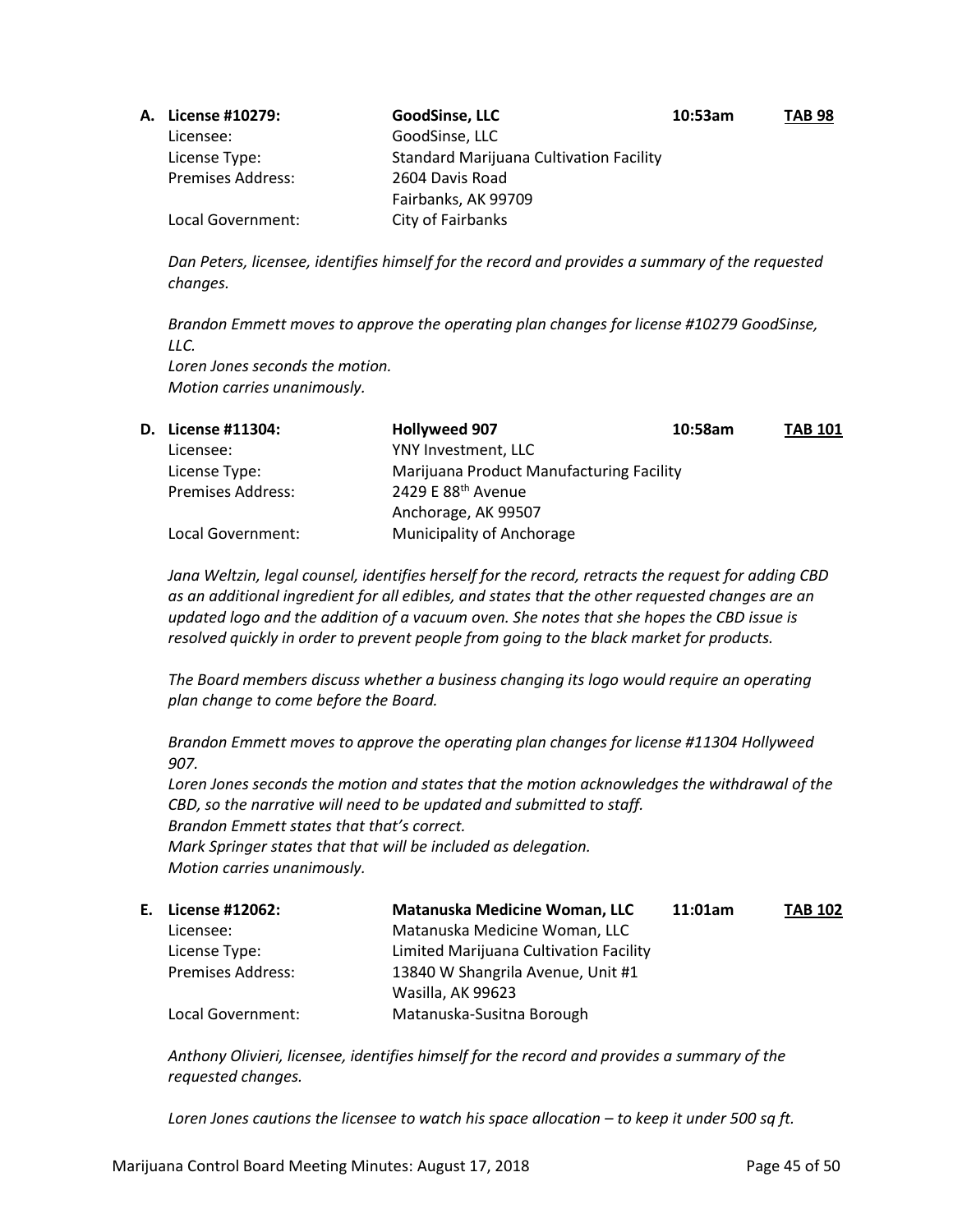*Brandon Emmett moves to approve the operating plan changes for license #12062 Matanuska Medicine Woman, LLC.*

*Loren Jones seconds the motion and states that the list of fertilizers and pesticides needs to be run through DEC, and if DEC says any of them can't be used, then they will need to be removed. Motion carries unanimously.*

| F. | License #13424:          | <b>Midnight Sun Manufacturing, LLC</b>       | 11:04am | <b>TAB 103</b> |
|----|--------------------------|----------------------------------------------|---------|----------------|
|    | Licensee:                | Midnight Sun Manufacturing, LLC              |         |                |
|    | License Type:            | Marijuana Concentrate Manufacturing Facility |         |                |
|    | <b>Premises Address:</b> | 28011 Old Parks Highway                      |         |                |
|    |                          | Willow, AK 99688                             |         |                |
|    | Local Government:        | Matanuska-Susitna Borough                    |         |                |
|    |                          |                                              |         |                |

*Jana Weltzin, legal counsel, and Phil Schneider, licensee, identify themselves for the record and provide a summary of the requested changes.*

*Brandon Emmett moves to approve the operating plan change of license #13424 Midnight Sun Manufacturing, LLC. Loren Jones seconds the motion. Motion carries unanimously.*

|  | G. License #13697:       | <b>Wakin Bakery</b>                      | 11:06am | <b>TAB 104</b> |
|--|--------------------------|------------------------------------------|---------|----------------|
|  | Licensee:                | SFA. LLC                                 |         |                |
|  | License Type:            | Marijuana Product Manufacturing Facility |         |                |
|  | <b>Premises Address:</b> | 218 Kelly Drive                          |         |                |
|  |                          | Ketchikan, AK 99901                      |         |                |
|  | Local Government:        | Ketchikan Gateway Borough                |         |                |
|  |                          |                                          |         |                |

*Licensee is not present.*

# **APPLICATIONS FROM PREVIOUS MEETINGS**

#### **A. Tabled**

| 2. | License #13910:           | <b>Alaskan Farmacy</b>                  | 11:07am | <b>TAB 22</b> |
|----|---------------------------|-----------------------------------------|---------|---------------|
|    | Licensee:                 | <b>Charles T Elliott</b>                |         |               |
|    | License Type:             | Limited Marijuana Cultivation Facility  |         |               |
|    | <b>Premises Address:</b>  | 34049 Klondike Avenue E                 |         |               |
|    |                           | Sterling, AK 99672                      |         |               |
|    | Local Government:         | Kenai Peninsula Borough                 |         |               |
|    | <b>For Consideration:</b> | Tabled at June 2018 meeting             |         |               |
|    |                           | Conditions pursuant to 3 AAC 306.060(b) |         |               |
|    |                           |                                         |         |               |

*Applicant is not present for the meeting.*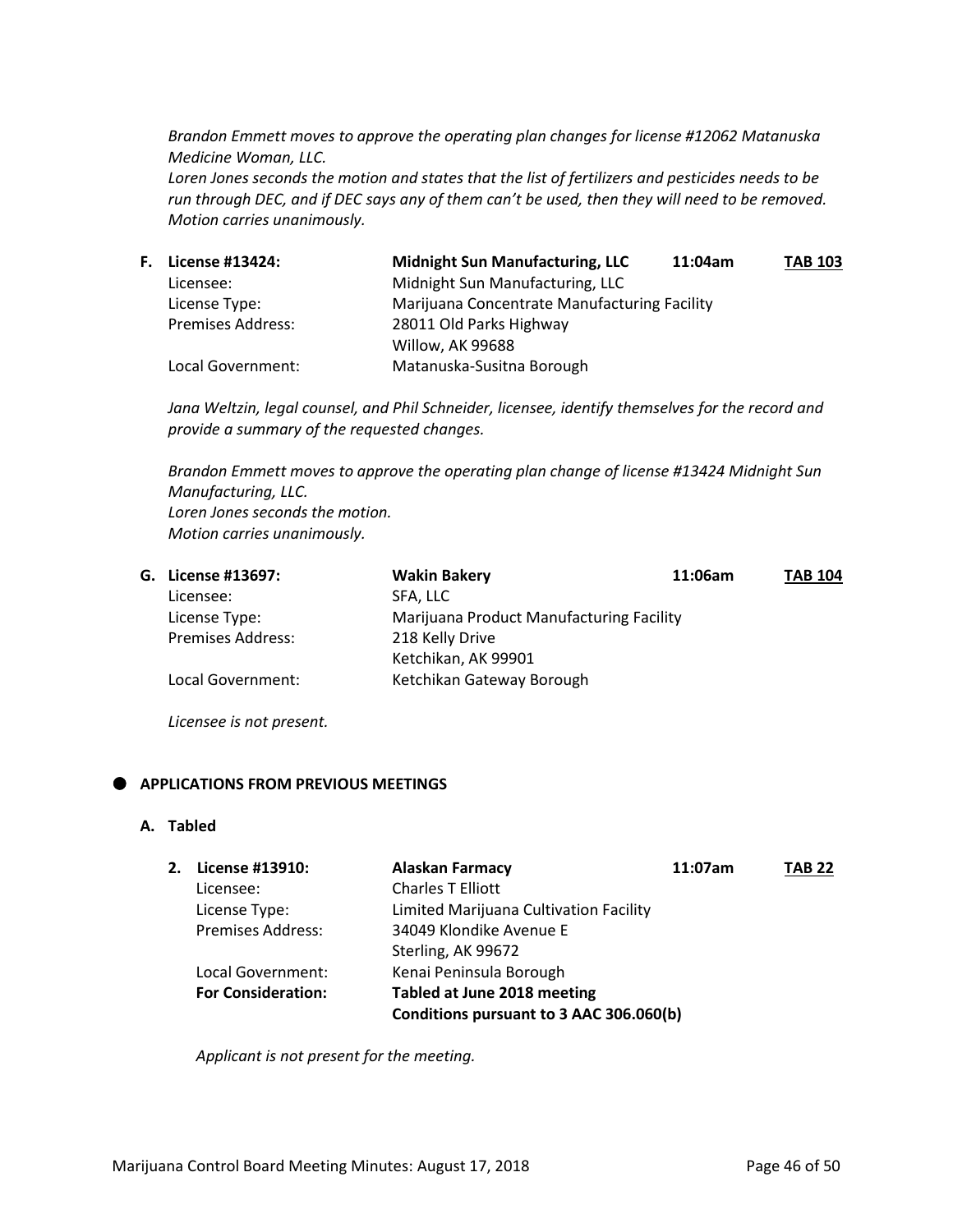*Mark Springer requests that the director let the applicant know that he really needs to be here, as the Board will deny the application if he is not present at the October meeting – which will be the third time that the application goes in front of the Board.*

### **NEW RETAIL MARIJUANA STORE APPLICATIONS**

|  | <b>B.</b> License #12766: | <b>The Green Store Connection</b> | 11:09am | TAB 45 |
|--|---------------------------|-----------------------------------|---------|--------|
|  | Licensee:                 | The Green Store, Inc.             |         |        |
|  | <b>Premises Address:</b>  | 3655 S Old Glenn Highway, Unit A  |         |        |
|  |                           | Palmer, AK 99645                  |         |        |
|  | Local Government:         | Matanuska-Susitna Borough         |         |        |

*Applicants are not present for the meeting.*

*Loren Jones states that the MJ-02 talks about The Green Store nextdoor, and he requests that the director ask the licensee to address that at the next meeting when she sends the licensee a notice that the application was tabled.*

# **OPERATING PLAN CHANGES**

|  | G. License #13697:       | <b>Wakin Bakery</b>                      | 11:11am | <b>TAB 104</b> |
|--|--------------------------|------------------------------------------|---------|----------------|
|  | Licensee:                | SFA, LLC                                 |         |                |
|  | License Type:            | Marijuana Product Manufacturing Facility |         |                |
|  | <b>Premises Address:</b> | 218 Kelly Drive                          |         |                |
|  |                          | Ketchikan, AK 99901                      |         |                |
|  | Local Government:        | Ketchikan Gateway Borough                |         |                |

*Chris Wilhelm, licensee, identifies himself for the record and provides a summary of the requested changes.*

*Erika McConnell states that at least some of the requested changes is to eliminate a defined total amount of THC and defined individual serving sizes for three types of cookies, and replacing that with three statements. She adds that this would provide more flexibility for the licensee, but the system, as set up, does not allow for this. She states that other licensees have requested specific options for additional serving sizes, which have been approved.*

*Chris Wilhelm states that he is requesting the flexibility to produce either a 1mg, 2.5mg, or 5mg cookie.*

*Mark Springer states that the licensee needs to put specific information in his request, and on the label, regarding THC contents and serving sizes.* 

*Chris Wilhelm states that he understands.*

*Mark Springer asks whether the licensee has any problem with coming back to the Board in October with an improved proposal.*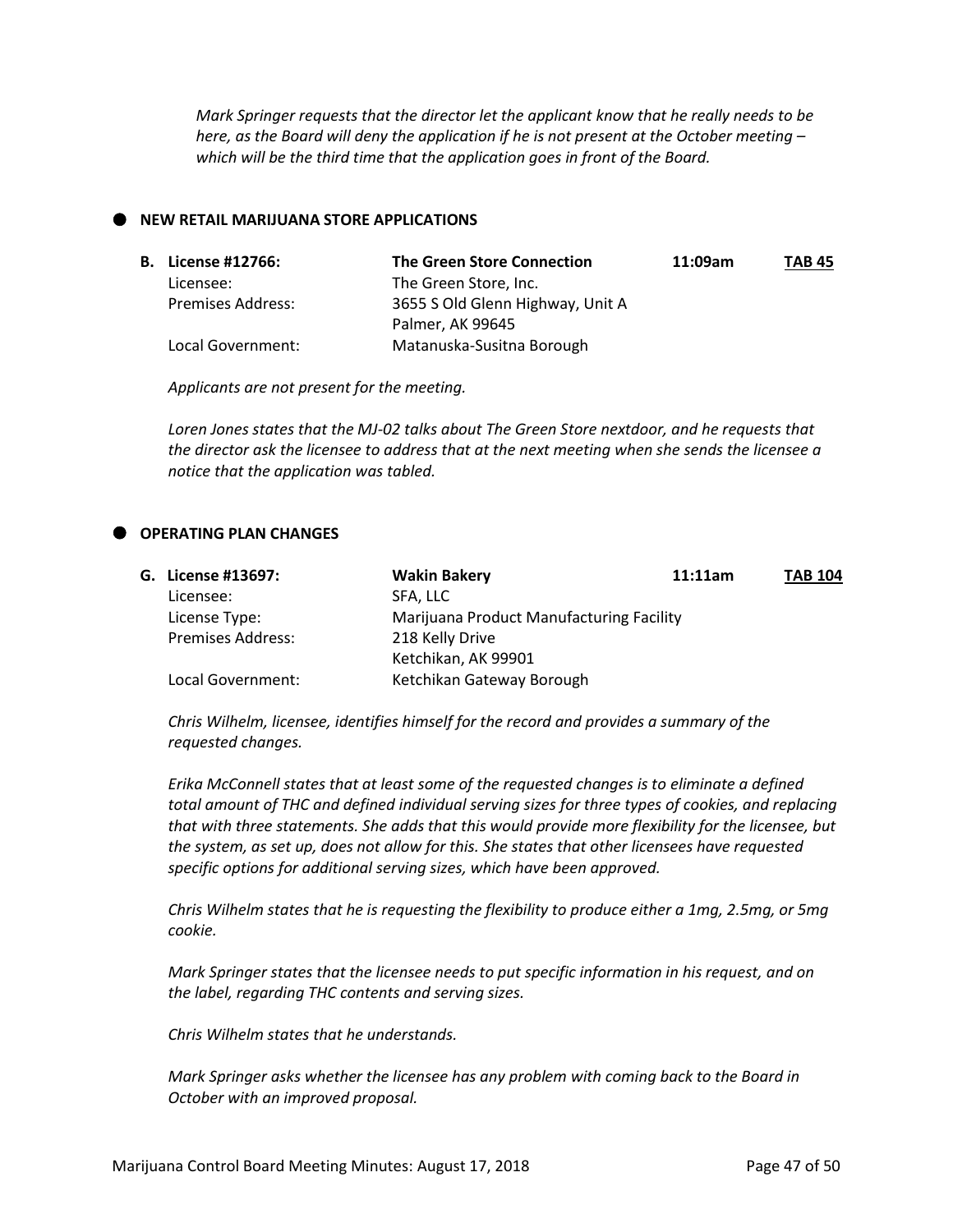*Chris Wilhelm states that it's not an issue and that the Board's requests are perfectly agreeable.*

# **MARIJUANA MAILBOX**

**A.** All correspondence received in th[e marijuana@alaska.gov](mailto:marijuana@alaska.gov) inbox **11:27am TAB 105** from May 26 – July 27, 2018.

*Brandon Emmett states that there were a couple of questions that were asked of the Board from reporters, as well as one from the City of Dillingham asking if there is a liaison.*

*Erika McConnell states that she will check with the staff to make sure that the City of Dillingham has been connected with Jed Smith, AMCO's Local Government Specialist.*

*Mark Springer states that the staff should look into having a table at the Alaska Municipal League conference – the more outreach the Board can have at AML is great.*

*Brandon Emmett asks about the email question from a licensee regarding fingerprinting requirements.*

*Erika McConnell states that if it's the same licensee, then the applicant can submit one set of fingerprints for both applications, but if the licensee is different, then two sets of fingerprints would have to be submitted.*

*Mark Springer states that the Board does not have a seed bank.*

### **DIRECTOR BRIEFING**

#### **B. Legislative Requests 11:32am TAB 3**

*Erika McConnell asks for clarification regarding what message to give the Commissioner regarding tax structures.*

*Brandon Emmett states that he would request that (the Board) urge the legislature to change from an excise tax on marijuana sold by the cultivator to a point of sale retail tax as a percentage of that sale – this would allow the industry to remove the artificial price floor, would allow the price of marijuana to fall, and would ultimately make (the regulated market) more competitive with the black market. He adds that he thinks the State would ultimately capture more revenue.*

*Loren Jones states that he doesn't know that he would support that without seeing what some of the other tax structures might be. He states that he wants to know how it would affect local sales tax. He adds that the Board could be looking at the Department of Revenue to look at the tax structures that would be revenue neutral. He states that (the Board) would like to determine if there's a better tax structure that would allow the industry it regulates to be a little bit more robust, but he does not want to decrease the amount of tax revenue that goes toward certain divisions.*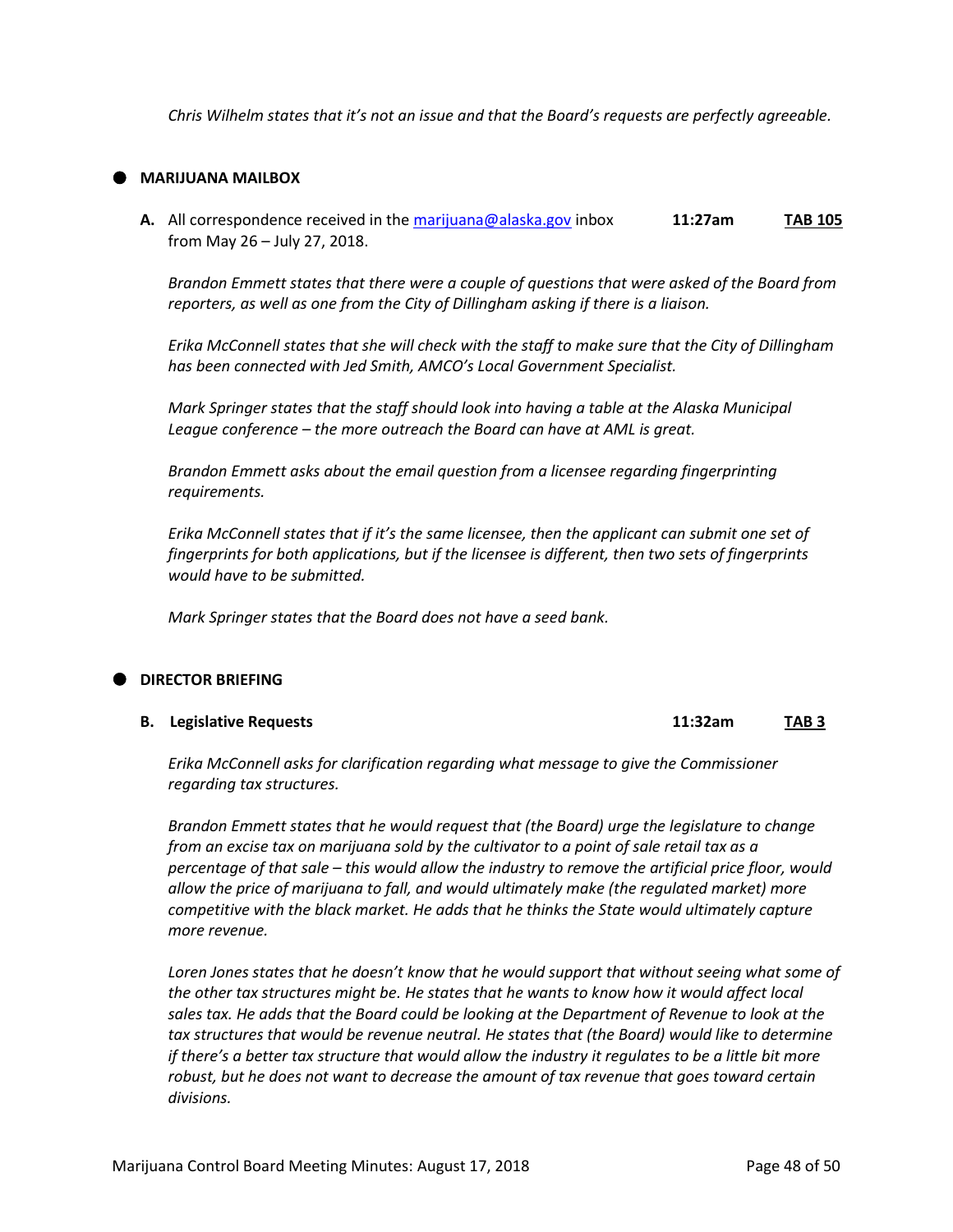*Erika McConnell asks whether it would be fair for her to suggest that either the Legislature, or that the Legislature direct the Department of Revenue, to examine potential changes to the tax structure to see whether a change that would be revenue-neutral, encourage a robust industry, and do a better job making the industry competitive with the black market could be found.*

*Loren Jones states that he thinks that would work for him.*

*Brandon Emmett states that he would be agreeable to that, too, and that the effective tax rate right now is just over 10%, which is not overly burdensome compared with other states; his issue is just with the tax structure.*

*Mark Springer suggests that the wording could say that the current tax structure impacts pricing, and in some cases, in a negative way.*

### **BOARD DISCUSSION – HEARING PROCEDURES 11:39am TAB 106**

*Loren Jones states that he had requested this after going through the AlaskaSense process, he felt very uncomfortable about his lack of structure and how (the Board) looks at its own regulations, and how it decides under what rules it would determine what punishment. He states that he was asking for some ability for (the Board) to get some refresher and guidance regarding suspensions, revocations, and civil penalties. He adds that he thinks with the subcommittee, that hopefully they can bring back something to the Board to consider.*

*Harriet Milks states that that sounds like a very realistic plan, but she cautions that if the Board is expecting a guideline that is hard and fast, that it needs to be in regulation. She adds that she would be happy to work with the director to create a flowchart.*

*Loren Jones states that he thinks the Board needs to have some transparency.*

# **BOARD COMMENTS 11:46am**

*Loren Jones thanks the staff for their work and states that he hopes that the Board is creating a mechanism that is making their work more efficient.*

*Nick Miller thanks the staff and states that he is positive that the Board does not make the staff's jobs easier, but that the staff always have the Board members' support.*

*Jeff Ankerfelt thanks everyone for allowing him to be a part of this process, and states that it is his opinion that a well-regulated, healthy marijuana industry could be of a benefit to a lot of people in need, and could be a good-crime prevention tool.*

*Brandon Emmett welcomes Chief Ankerfelt and thanks him for his comments. He thanks the staff for their hard work, the public for attending, the industry for sticking with (the Board), and those on the phone for being respectful.*

*Mark Springer thanks Chief Ankerfelt for his comments. He thanks the staff for their hard work and states that (the Board) really depends on the staff a lot. He states that there has been some talk on*